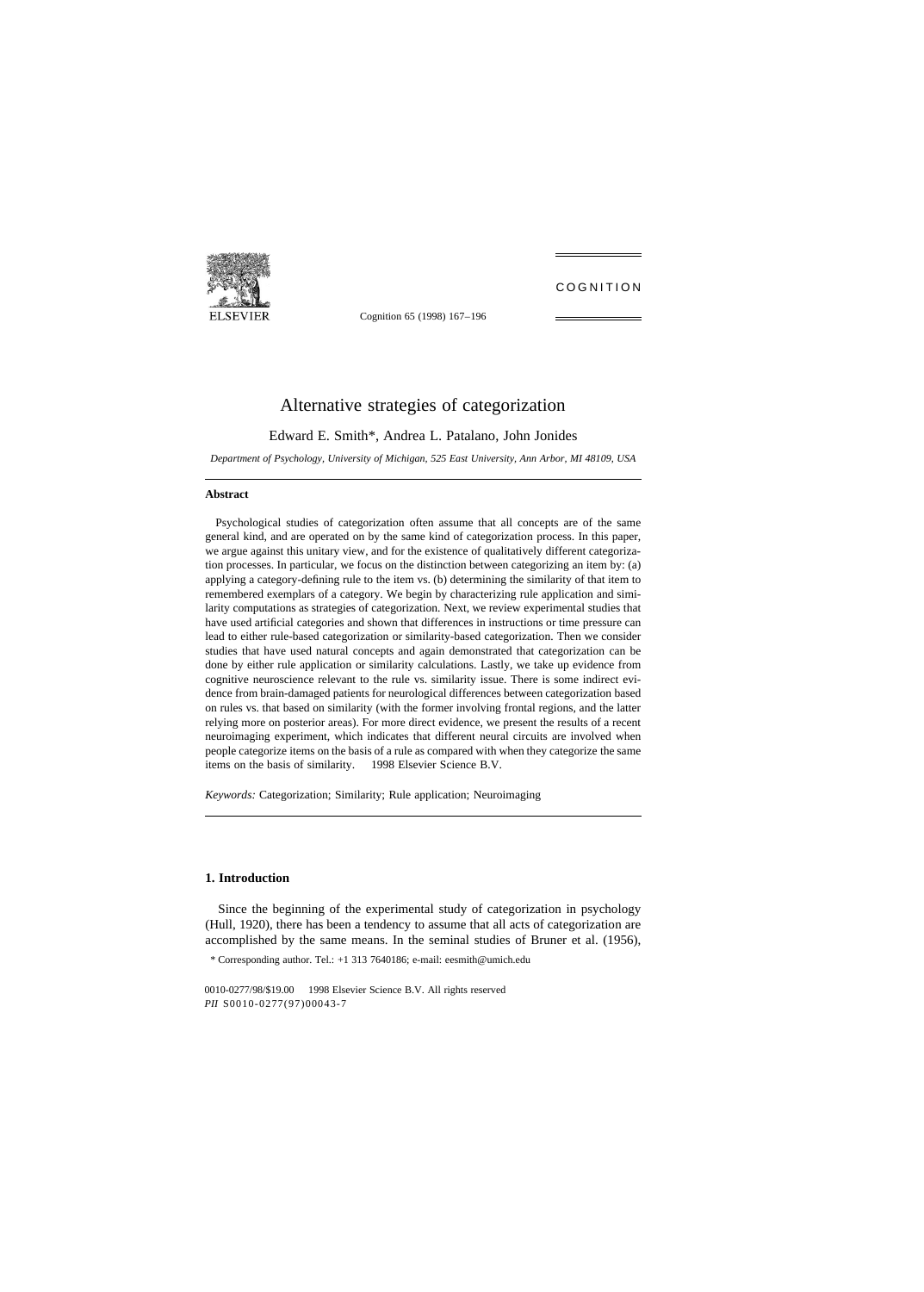people were assumed to rely primarily on rules when categorizing novel items; in the current models of Estes (1994) and e.g. Nosofsky (1992), people are assumed to categorize new objects solely on the basis of their similarity to remembered exemplars of known categories; and in the discussions by Keil (1989) and Rips (1989), categorization inevitably comes down to applying a 'theory' of the category. The alternative to such unitary views, of course, is that there are multiple strategies of categorization. This issue of unitary vs. multiple strategies is of foundational importance. If there are multiple strategies or procedures but we act as though there is only one, then results from different situations will no doubt conflict, with few or no generalizations emerging and no true accumulation of research findings<sup>1</sup>.

Though much of the research motivated by the various unitary views is of great importance, it is not difficult to devise counterexamples to the idea of a unitary view. One can generate pairs of extreme situations, such that just about everyone would agree that categorization is based on one strategy in one case and on a different procedure in the other case. Thus, if a person has to categorize two-digit numbers as odd or even, presumably all researchers would agree that the categorizer does it by applying the rule of 'Divisible by 2 or not' (Armstrong et al., 1983); but if that same person has to categorize novel people with respect to whether they are as friendly as the neighbors on their block, presumably most would agree that the categorizer now relies on memories of his or her neighbors (Kahneman and Miller, 1986). Note, however, an important aspect of this counterexample—the different putative categorization procedures are applied to different kinds of categories, where one category is part of a rule-based formal system and the other one is completely *ad hoc*. If we ask instead whether there are multiple categorization procedures that are routinely applied to the same categories, then the issue of unitary versus multiple strategies is very much alive. It is this more stringent question that is the subject of the present paper.

Another aspect of the issue of one or many procedures is whether the multiple procedures are qualitatively different from one another. Some have argued for multiple categorization strategies that are qualitatively similar. For example, Nosofsky et al. (1994) have proposed a rule-plus-exception model, in which the representations used by the two procedures—rules and stored exemplars—differ quantitatively rather than qualitatively (e.g. the representation of a simple rule specifies a single attribute value, whereas the representation of a remembered exemplar might specify two or three attribute values). The obvious alternative is that there are qualitatively different procedures, that is, procedures that contain different processes.

In this article we argue that people can apply multiple procedures of categorization to the same items, perhaps even simultaneously, and that the procedures are qualitatively different from one another. Our specific agenda for the remainder of the paper is as follows. In the next, or second section we select two categorization procedures for examination—applying a rule vs. determining similarity to remembered examples—and characterize each procedure in more detail. In the third sec-

<sup>&</sup>lt;sup>1</sup>We use the terms 'strategy' and 'procedure' interchangeably. However, since 'strategy' suggests the notion of deliberative choice, we favor the term 'procedure' wherever this suggestion would be misleading.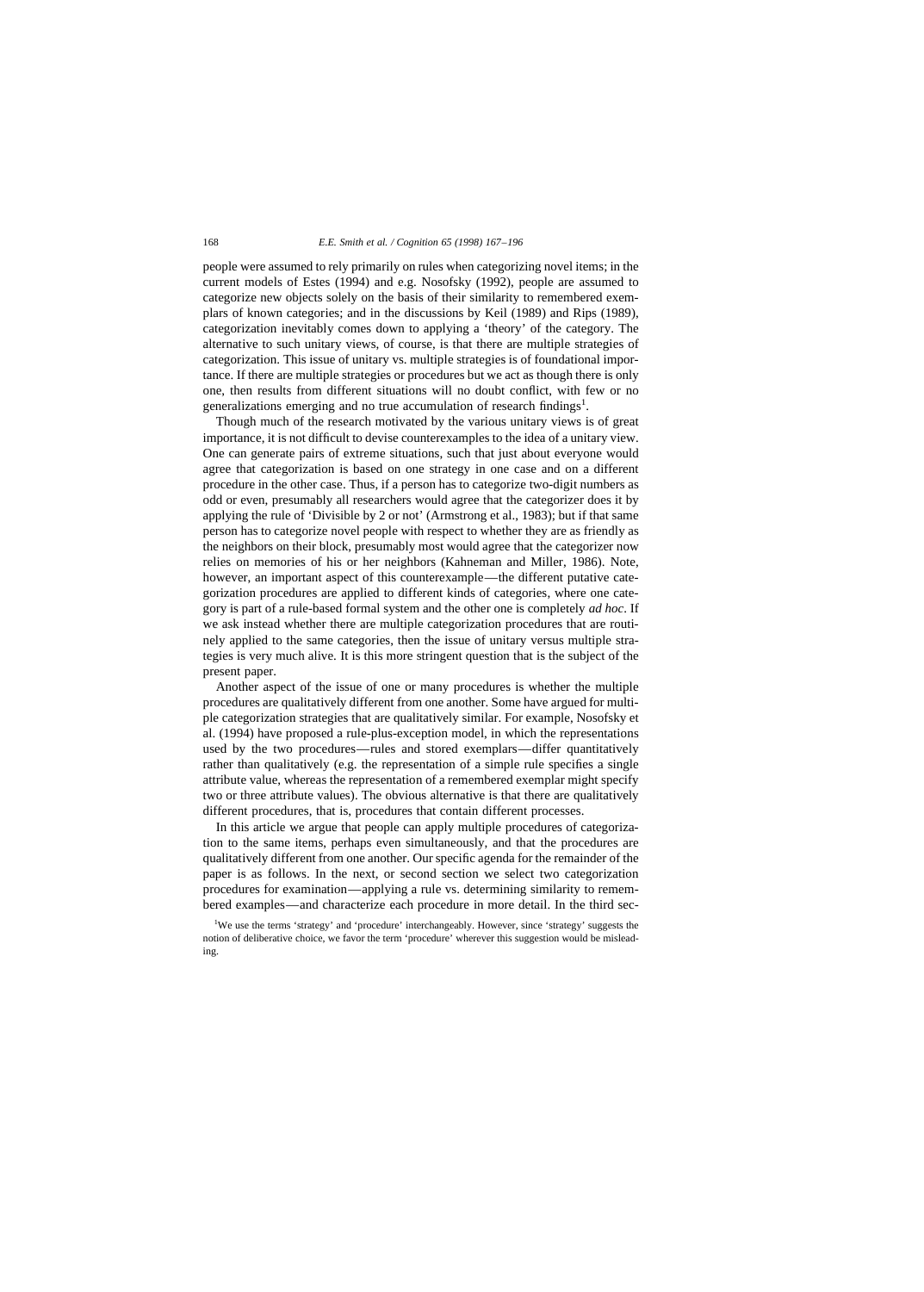tion we review evidence from cognitive studies that supports the claim that the two procedures of interest are applied to the very same categories. This review will accomplish two goals. Firstly, it will integrate findings from experiments that have used artificial materials with results from studies that have employed natural categories, showing striking convergence between two literatures that have heretofore been kept separate. Secondly, our review will reveal some of the processes that comprise the two procedures of interest, which will show that the procedures are indeed qualitatively different. In the fourth section we consider a different kind of evidence for a qualitative difference between the procedures of interest. Specifically, we will review results from neuropsychology and neuroimaging experiments which indicate that the procedures at issue are mediated by different neural structures. The fifth and final section summarizes our main points, and notes some related research.

### **2. Rule application and exemplar similarity**

#### *2.1. The general distinction*

It is time to be more precise about possible categorization procedures. A review of the literature on concepts and categorization (Smith and Medin, 1981) suggests at least three distinct procedures. In deciding whether a test object belongs to a particular category, one may:

- 1. Determine whether the test object fits a rule that defines the category (the rule specifies the necessary and sufficient conditions for category membership);
- 2. Determine the similarity of the test object to remembered exemplars of the category; or
- 3. Determine the similarity of the test object to a prototype of the category.

Subsequent work (e.g. Murphy and Medin, 1985) led to the addition of another strategy to the list:

4. Determine whether the features of the test object are best explained by the 'theory' that underlies the category.

We will focus on just the first two of these classification procedures—which we will refer to as 'rule application' and 'exemplar similarity'—because they are among the most widely discussed in the literature, and because they are sufficiently conceptually distinct that one may readily tell them apart in both cognitive and neuropsychological studies<sup>2</sup>.

To illustrate paradigm cases of the procedures of interest, consider the situation in which a dermatologist must decide whether a particular skin lesion is an instance of Disease X. (The following examples are inspired by Brooks et al., 1991). Suppose that our dermatologist knows the additive rule that, 'If the lesion has a sufficient

 $2$ The distinction between rule-application vs. exemplar-similarity mechanisms has also been raised in the category-learning literature (e.g. Shanks and St. John, 1994). In this paper, we focus on mechanisms guiding category use.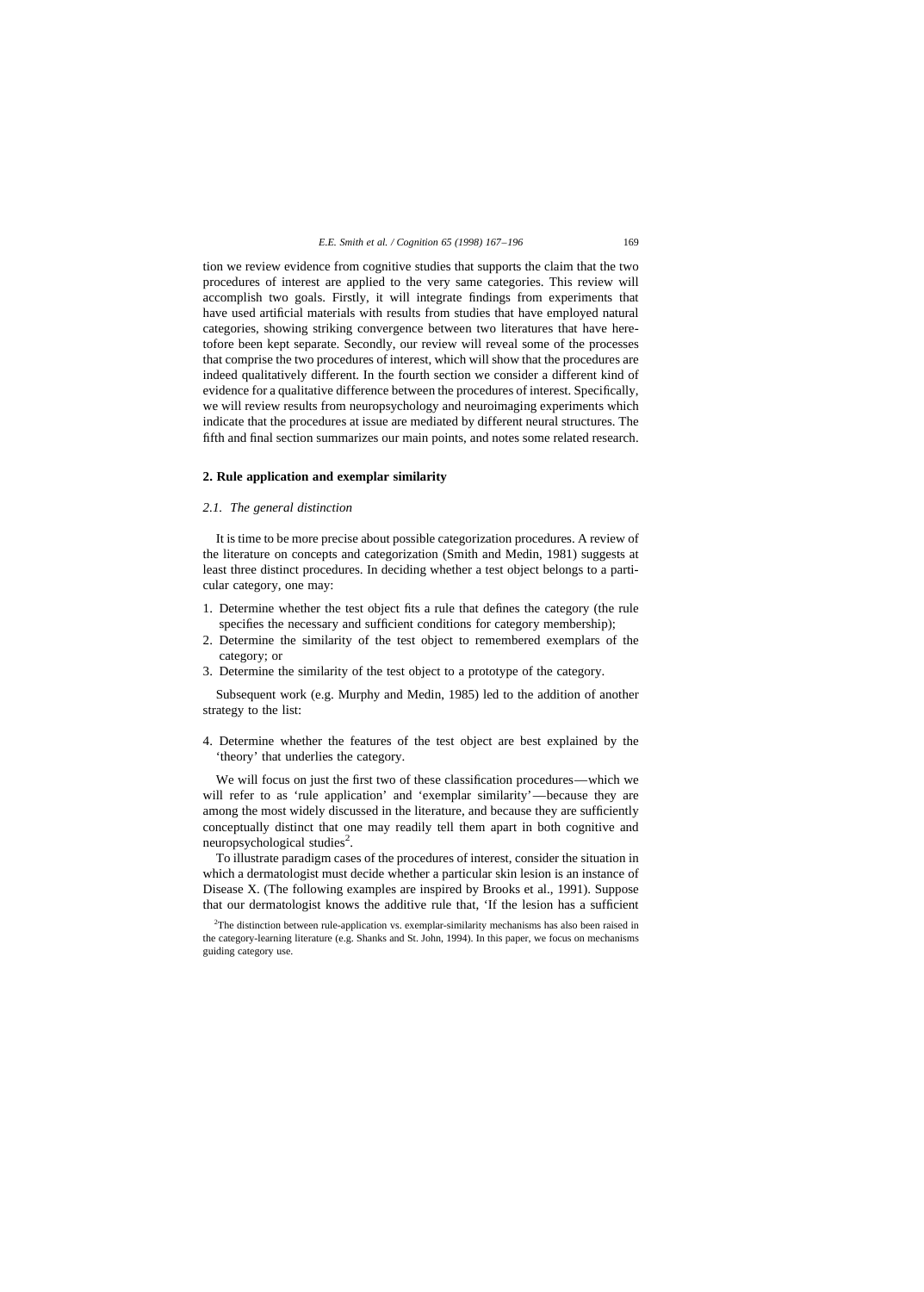number of the following features—elliptical shape, bumpy texture, reddish-brown coloring, etc.—then Disease X is indicated'. If the dermatologist applies this rule in making her diagnosis (categorization), then presumably she will engage in the following sequence of processes:

- 1. Selectively attend to each critical attribute of the test object (e.g. the shape, texture and color of the lesion);
- 2. For each attended-to attribute, determine whether the perceptual information instantiates the value specified in the rule (e.g. 'Is this color reddish-brown'?); and
- 3. Amalgamate the outcomes of Stage (2) so as to determine the final categorization.

This three-stage schematic model of rule application is compatible with numerous discussions of rule following (e.g. Kemler-Nelson, 1984; Smith and Sloman, 1994).

Categorization based on exemplar similarity is a very different matter. Consider, again, our dermatologist attempting to diagnose a particular lesion. In addition to knowing the above rule, if the dermatologist has also seen many patients she will likely have stored in memory numerous exemplars of various skin diseases. Consequently, she may note that the current lesion is very similar to stored exemplars of Disease X, and on this basis categorize the current lesion as an instance of X. Now the sequence of processes presumably include:

- 1. Retrieve stored exemplars (of various disease categories) that are similar to the test object; and
- 2. Select that category whose retrieved exemplars are on some measure most similar to the test object.

Note that if the exemplars retrieved in Stage (1) all belong to the same category, then the choice process of Stage (2) is trivial. But if the exemplars retrieved in Stage (1) point to different categories, Stage (2) might require an effortful selection process; for example, computing the similarity of the test object to each retrieved exemplar, combining these similarity scores over members of a category, and choosing the category with the highest similarity score. (Of course, a similarity process is likely the basis of Stage (1) retrieval as well, but presumably it is a more automatic and holistic process). This schematic description of exemplar-based categorization captures some of the key ideas behind the major exemplar-similarity models (e.g. Estes, 1994; Nosofsky, 1986; Medin and Schaffer, 1978).

## *2.2. Component distinctions*

The preceding discussion suggests that the general contrast between rule application and exemplar similarity includes a number of component or correlated distinctions. Specifically, the two categorization procedures differ in the extent to which they involve: (a) analytic vs. holistic processing, (b) differential vs. equal weighting of attributes, (c) instantiation of abstract conditions vs. matching concrete information, (d) high vs. low loads on working memory, (e) serial vs. parallel processing,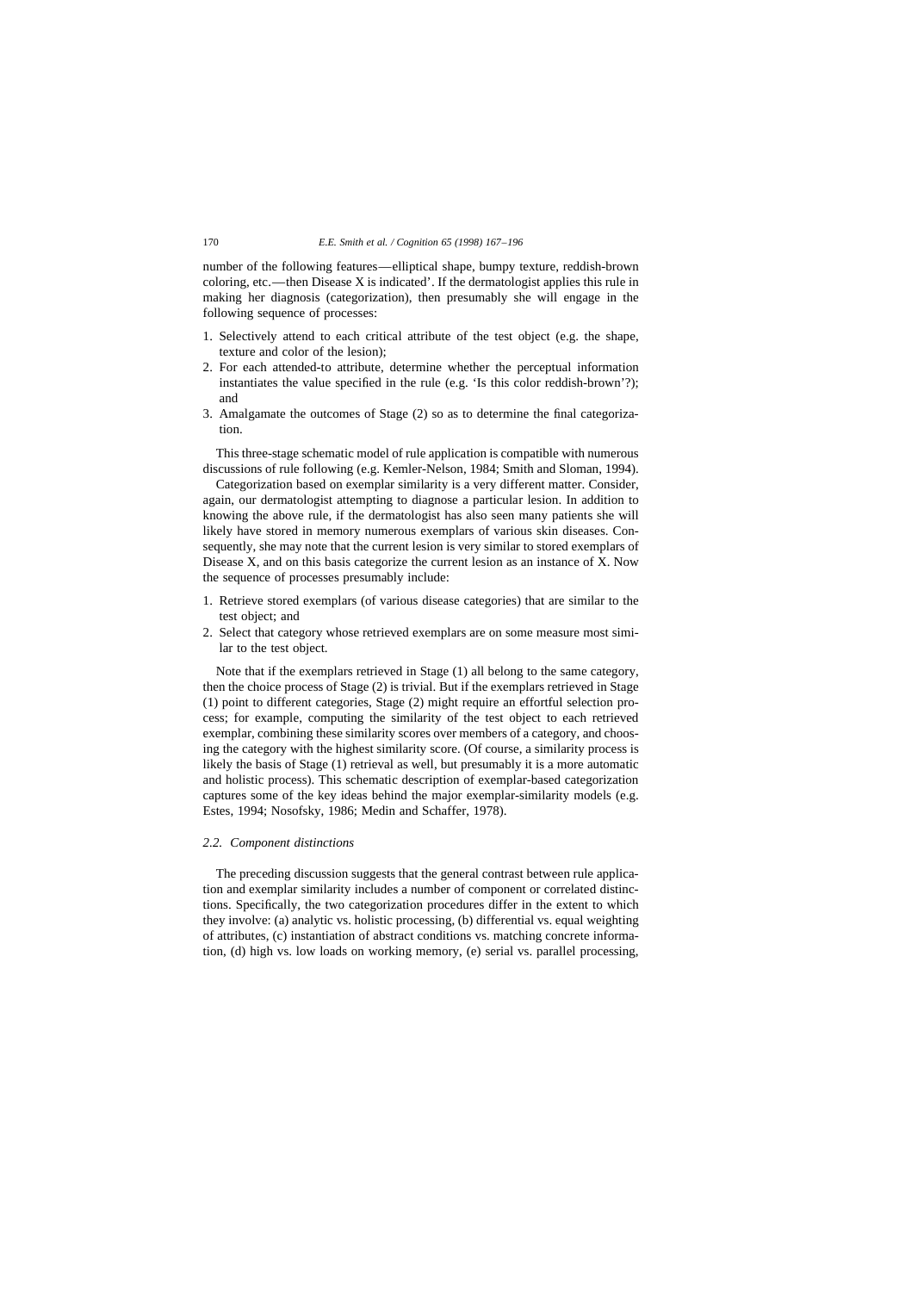and (f) strategic vs. automatic processing. We briefly consider each of these component distinctions.

We noted that rule application involves selectively attending to the critical attributes of the test object (and perhaps inhibiting others). This selective-attention component makes rule-application an analytic procedure. In contrast, the retrieval of similar stored exemplars, which comprises the heart of the exemplar-similarity procedure, need not involve any selectivity, and in this sense is often referred to as a holistic process.

Because rule application involves attending to some attributes but not others, the procedure gives different weights to different attributes. In contrast, because exemplar similarity need not assume any selective attention, at least during the critical exemplar-retrieval stage, the procedure may give the same weight to all attributes. A distinction between differential and equal weighting of attributes is, therefore, a natural consequence of the analytic-holistic distinction.

In paradigm cases of rule application, the conditions specified in the rule are more abstract than the representation of the test object. Consequently, rule application typically requires that the categorizer determine whether the information in the test object instantiates the conditions of the rule. In many cases of exemplar similarity, though, the representations of both exemplar and test object are assumed to be at the same level of concreteness, and hence a matching process rather than an instantiation one is needed.

Working memory is often involved in rule application for one of two reasons. In some cases, the rule is sufficiently novel or complex that the categorizer needs to keep it active; in other cases, the rule has numerous conditions, and the categorizer must keep active the outcomes of prior condition tests while performing subsequent ones. Taken together, these reasons could lead to a substantial load on working memory. In contrast, the retrieval of exemplars from long-term memory may impose a relatively small load on working memory, particularly in situations in which only a single exemplar is retrieved.

Note that the distinctions just described are closely related to the three-stage process we used to characterize rule application (see Section 2.1). Being analytic and differentially weighting attributes characterizes the first or selective attention stage, instantiation of abstract-conditions captures the second or instantiation stage, and an involvement of working memory defines the third or amalgamation stage. All of this reinforces the point that rule application is a complex procedure that contains at least three major mechanisms.

The remaining two distinctions do not pick out component mechanisms of rule application or exemplar similarity, but rather characterize the operation of the components. Thus, while exemplar similarity may involve some serial processing (a retrieval process *followed* by a selection process), serial processing seems more pronounced in rule application. This is particularly so when the rule specifics multiple conditions, which may require multiple acts of selective attention and instantiation.

Lastly, paradigm cases of rule application usually involve strategic or controlled processing, whereas paradigm cases of exemplar similarity typically involve more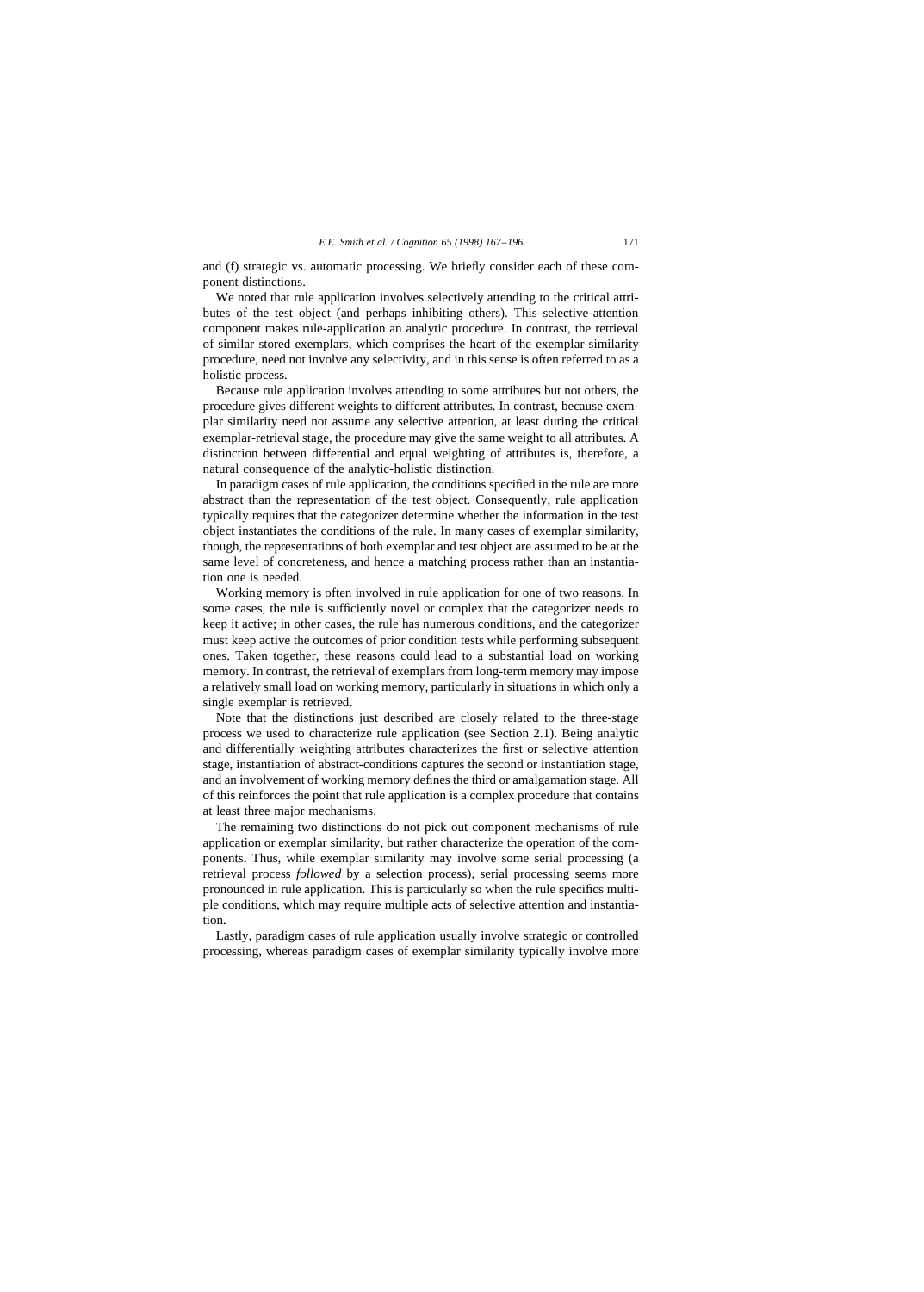automatic processing. Some aspects of this strategic vs. automatic distinction are captured by previous distinctions, as more strategic processing is more likely to differentially weight information, require working memory, and involve serial processing. Still, there are other aspects of the present distinction that are novel; for example, rule application, being more strategic, is easier to verbalize.

While the preceding distinctions are useful in distinguishing rule application from exemplar similarity, none of them may be perfectly correlated with the rulesimilarity contrast. The analytic-holistic contrast seems the most diagnostic; it is difficult to imagine true instances of rule application that do not involve acts of selective attention, whereas such acts play no role in most exemplar-similarity models. Differential weighting of attributes also seems like a necessary feature of rule application, but there are important exemplar-similarity models that include this as well (e.g. Nosofsky, 1986; Kruschke, 1992). Similarly, the instantiation of abstract conditions seems to be true of all clear-cut cases of rule following, but again there are exemplar-similarity models that also include it (e.g. Nosofsky et al., 1994). The extensive involvement of working memory is less useful in telling rule application from exemplar similarity, as many cases of rule application may involve only a single condition and consequently place little load on working memory; also, with sufficient practice, there may be little use of working memory in rule application even when the rule involves multiple conditions. Likewise, extensive practice may result in cases of rule application that involve mostly parallel and automatic processing, which would be hard to distinguish from canonical cases of exemplar similarity. Even these less diagnostic distinctions through, are of some use in contrasting many cases of rule application and exemplar similarity.

## **3. Cognitive studies of rule application vs. exemplar similarity**

The cognitive experiments that have dealt with the issues of interest divide into two sets, depending on whether they have employed artificial or natural categories in their research. In what follows, we consider these two sets in turn.

## *3.1. Studies with artificial categories*

#### *3.1.1. Demonstrating and characterizing the basic mechanisms*

A useful starting point is an experiment by Allen and Brooks (1991), which is worth describing in detail because it sets the stage for much of what follows. The subjects' task was to categorize imaginary animals into two categories, referred to as 'Builders' and 'Diggers.' Examples of the animals are given in Fig. 1. There were two phases to the experiment: a training phase, during which subjects learned to correctly categorize a set of ten animals, and a test phase, during which subjects were tested on some novel animals as well as on some that they had learned. In the training phase, one group of subjects was taught an additive rule that would distinguish the Builders from the Diggers: e.g. 'If an animal has at least two of the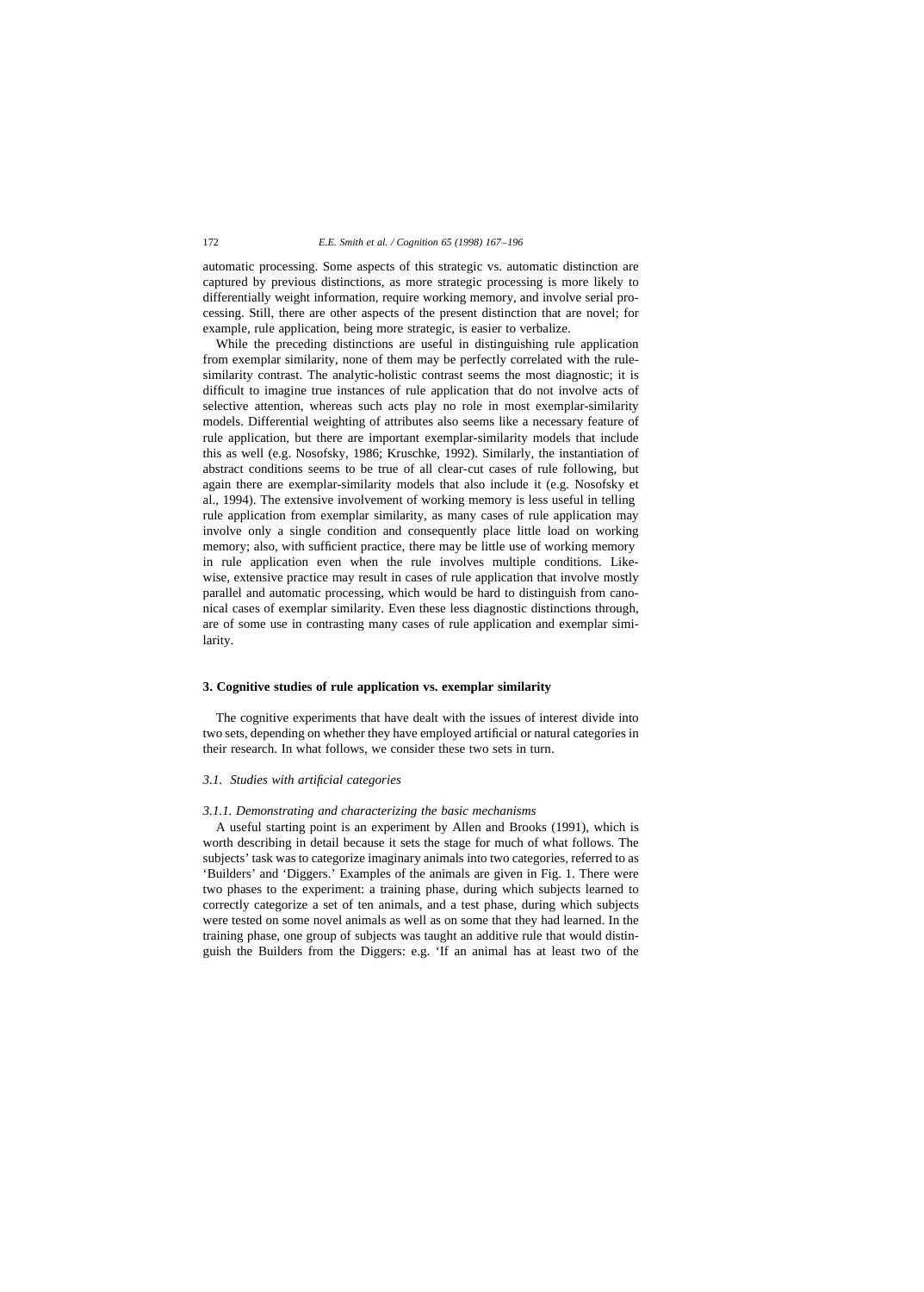

Fig. 1. Examples of materials used by Allen and Brooks (1991). The top right cell illustrates a Positive Match because, not only are these animals Builders according to the rule, but they are also most similar to the studied Builders in the top left cell. The bottom right cell illustrates a Negative Match: though the rule specifies that these animals are Builders, they are most similar to the studied Diggers in the bottom left cell.

following three critical (attribute) values—long legs, angular body, spotted covering—it is a Builder; otherwise, it is a Digger'. A second group of subjects was presented the same animals but was not given the rule. They were told that the first time they saw an animal they would have to guess whether it was a Builder or a Digger, but on subsequent trials they would be able to remember what it was. Thus, the first group was induced to use a rule strategy for categorizing the animals whereas the second group was induced to use a memory procedure. Differences between these 'Rule' and 'Memory' groups speak directly to our questions about differences between rule application and exemplar-similarity procedures.

In addition to the difference between the Rule and Memory groups, the major variation in this experiment concerned the types of items presented during the transfer phase. Two kinds of novel items were of particular interest; it is convenient to illustrate them with respect to the category Builders. One kind of novel item was an instance of Builders according to the rule, and was also extremely similar to an old item that was a known exemplar of Builders (it differed from the known exem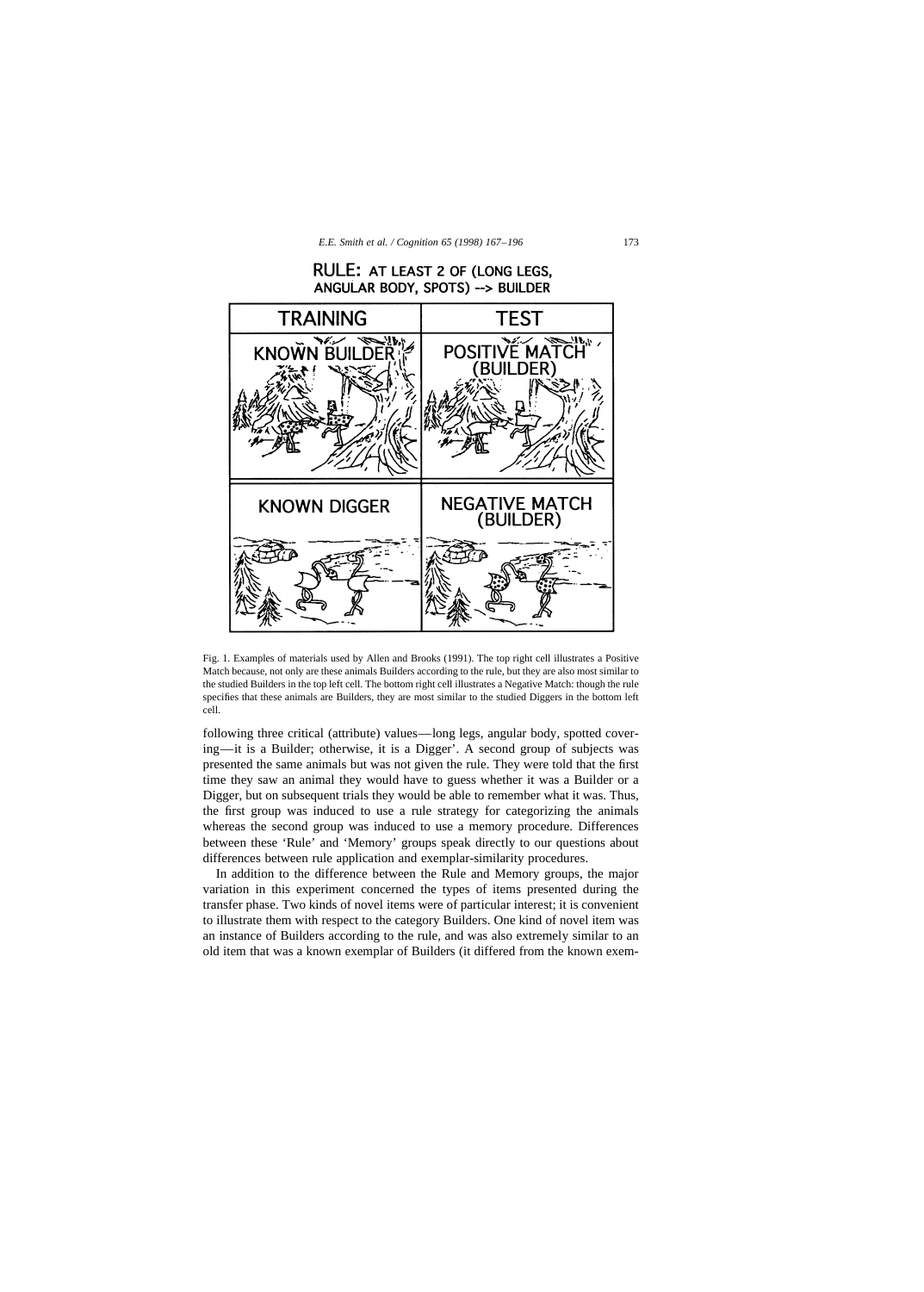plar on only one attribute—see Fig. 1). This kind of item is referred to as a 'positive match'. The other kind of novel item was also a Builder according to the rule, but it was extremely similar to a known exemplar of Diggers (see Fig. 1); this kind of item is a 'negative match'. If the Rule subjects do indeed categorize the test items by the rule, their dominant categorization of both positive and negative matches should be the same: Builders. If the Memory subjects categorize a test object by first retrieving the stored exemplar most similar to it and then selecting the category associated with that exemplar, their dominant categorizations of positive and negative matches should differ, with positive matches being labeled Builders and negative matches Diggers. Thus the Rule and Memory groups should differ on their dominant categorization of negative matches<sup>3</sup>.

This is just what happened. For negative matches, such as the one illustrated in Fig. 1, the dominant categorization in the Rule group (55%) was Builders, whereas the dominant categorization in the Memory group (86%) was Diggers. These results support the existence of two distinct categorization procedures that can be applied to the same categories corresponding to rule application and exemplar similarity.

Though Builders was the *dominant* categorization in the Rule group, the fact that this rule-based decision occurred only 55% of the time suggests that rule application was not the only procedure at work. Indeed, further analysis by Allen and Brooks (1991) of just the Rule group showed that exemplar similarity was also involved. The logic of their analysis was as follows. If the Rule subjects always applied their rule and never engaged an exemplar-similarity procedure, they should have performed the same on positive and negative matches. But if the Rule subjects sometimes used exemplar similarity as well as rule application, their performance should have been poorer on negative than positive matches; this is because for negative matches, rule application points to one category whereas exemplar similarity points to the other. The latter pattern of results was obtained: the error rate (where an 'error' means going against the rule) was about 20% for positive matches, but 45% for negative matches.

Given that the Rule subjects sometimes used both procedures, did they apply the two procedures on the same trial? The reaction-time results for correct responses (i.e. categorizations in accordance with the rule) suggest that the answer is, 'yes'. Reaction times were longer to correctly-responded-to negative matches than to correctly-responded-to positive matches. This difference fits with the idea that the two procedures were used on the same trial, because extra time would be needed with negative matches to resolve the conflicting categorizations indicated by the two procedures. These results are further compatible with the idea of parallel application of the two procedures.

The picture that emerges from this experiment is in line with much other research on categorization and reasoning (see, e.g. Smith et al., 1992). Rule application and exemplar similarity seem to be distinct procedures that can operate on the identical contents (perhaps in parallel) and sometimes lead to conflicting categorizations. In

 $3$ Because each positive or negative match was constructed to be highly similar to just one old item, we assume that only that old item is retrieved. Consequently, categorization should be determined by just that retrieved exemplar.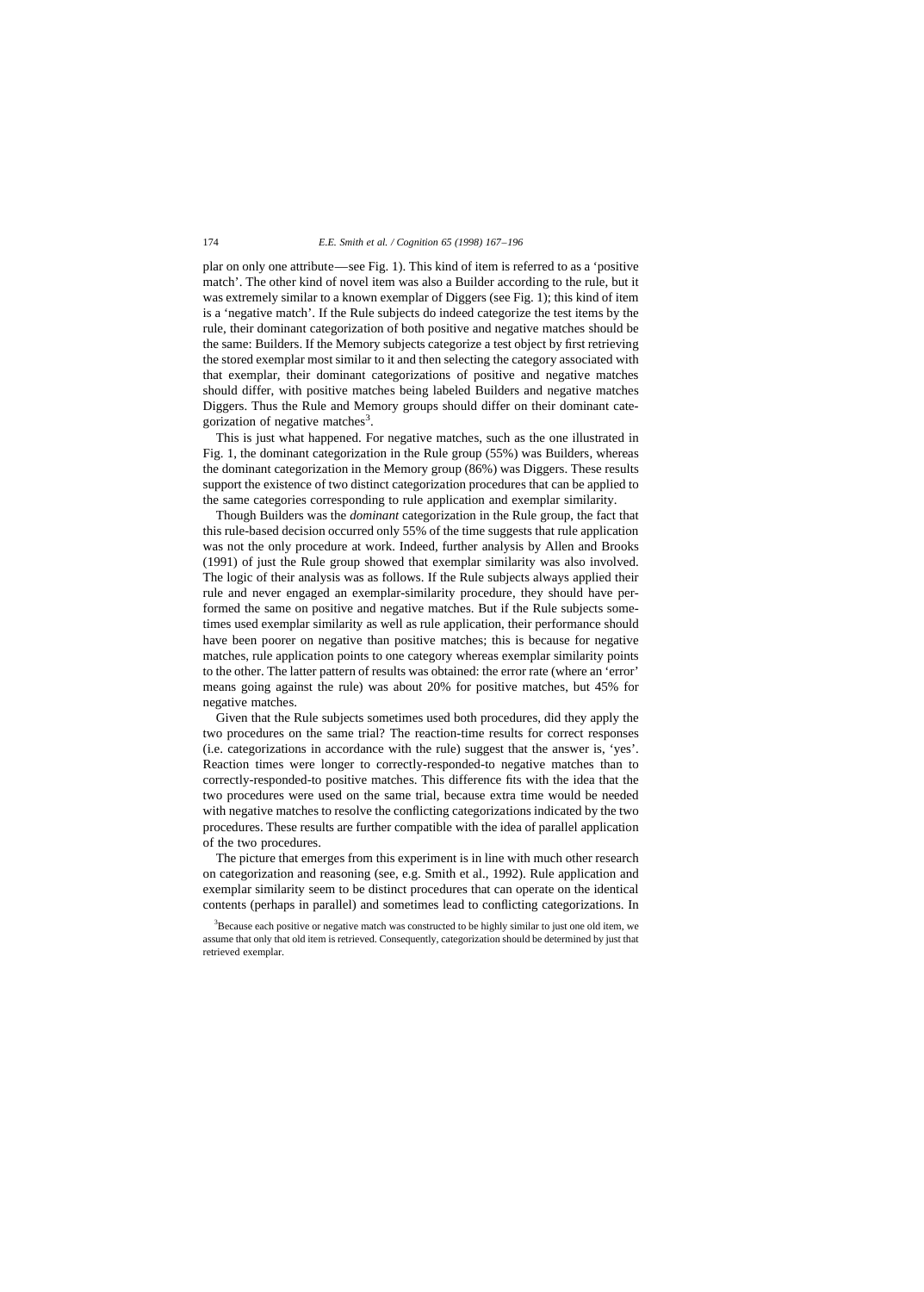addition, because the outcome of the exemplar-similarity procedure was able to intrude on the processing due to rule application, the former procedure seems to operate more quickly (at least in some circumstances). This latter claim is further supported by the finding that the Rule group took 250 ms longer to respond than did the Memory group.

#### *3.1.2. Triggering conditions*

Given the evidence for two procedures, what aspects of a categorization situation trigger rule application versus exemplar similarity? In the study by Allen and Brooks (1991), it seems obvious that the rule instructions induced in subjects a conscious intention to apply the given rule, but it is difficult to go beyond this rather abstract statement.

We can be more analytic about the triggering conditions for the exemplar-similarity procedure. Because this procedure was used even when subjects were trying to employ a rule, presumably the procedure was automatically activated. That is, as earlier suggested in our schematic model of exemplar similarity and discussion of its components (Section 2), the presentation of a test object automatically activates the representations of similar objects. Hence, the triggering conditions for exemplar similarity should include conditions that foster automatic memory retrieval of the relevant object representations. One such condition is that different aspects of an object be integrated because this will lead to the development of a unitary representation, thereby lessening the demands on retrieval processes. Another such condition is that test objects be perceptually distinct, leading to a reduction in interference from other items during retrieval. Follow-up studies by Allen and Brooks (1991) and Regehr and Brooks (1993) support both of these predictions. When the test objects were made either less integrated or less distinctive, there was a decrease in the difference in errors between negative and positive matches—the litmus test for exemplar similarity.

One obvious determinant of automatic memory retrieval has been explored extensively in the memory literature, namely, sheer familiarity with the items (e.g. Shiffrin and Schneider, 1977). When subjects are still learning to categorize test objects, retrieval of a representation of the entire object and its category label will be imperfect (let alone non-automatic), and consequently exemplar retrieval should play little role in categorization, even if no rule is given and subjects are induced to rely on memory mechanisms. These conditions correspond to the early part of the learning phase of many categorization studies, and under these conditions subjects try to generate simple rules to handle their categorization task. These rules are almost always faulty, yet subjects appear to persist with them until automatic memory retrieval starts to take over (Regehr and Brooks, 1993).

This last observation indicates that we may have found a triggering condition for rule application other than sheer instruction. Suppose that people are given a set of objects that assume different values along the same set of separable and salient attributes (standard operating procedure in categorization studies with artificial materials), and are instructed to categorize these objects into a small number of categories. Subjects may naturally selectively attend to the salient attributes, and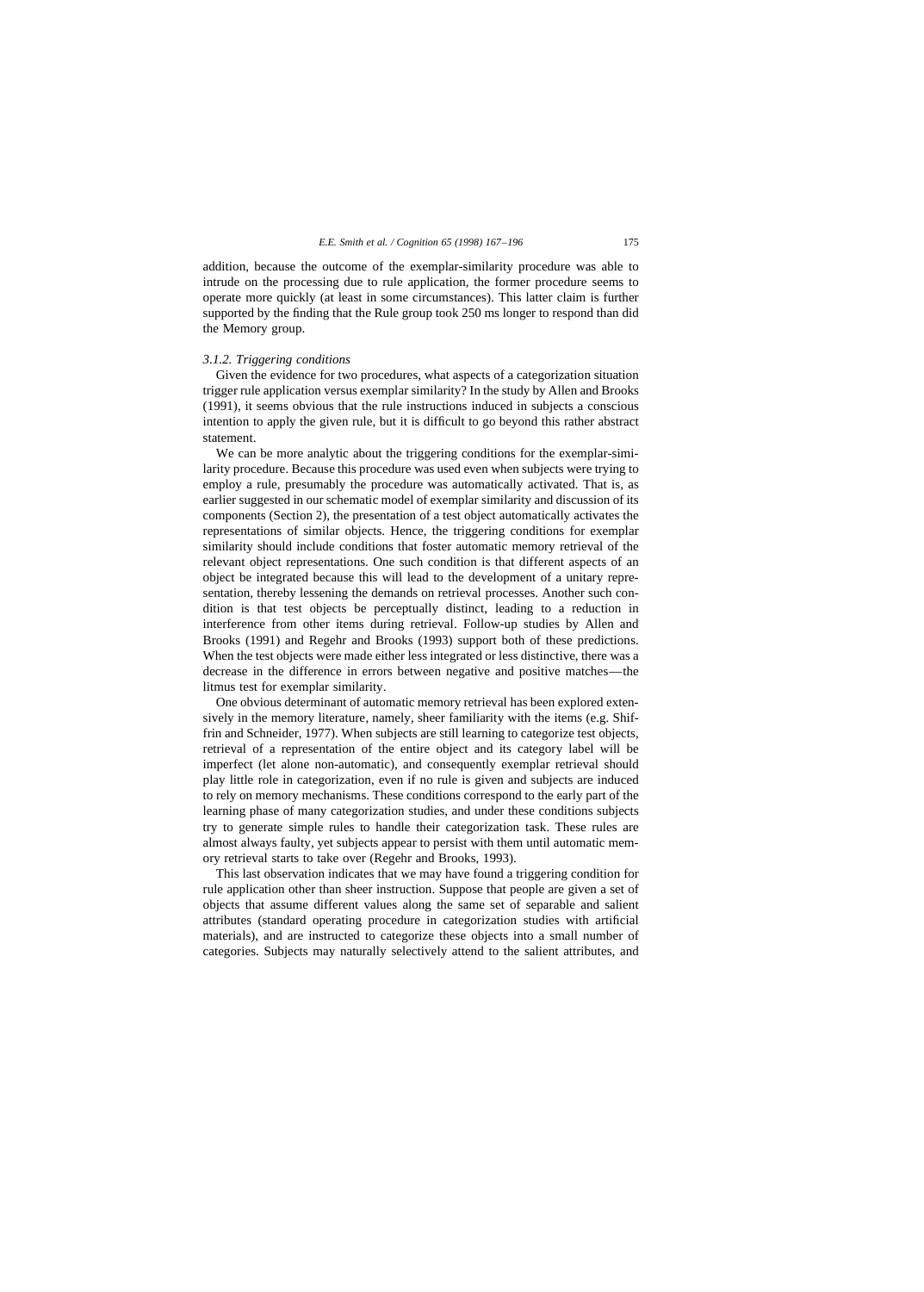seek rules that connect combinations of these attribute values to the different categories.

In summary, the following picture emerges for categorization in a task, such as that of Allen and Brooks (1991) in which subjects have been induced to rely on their memories. Early in learning, subjects search for simple rules that can be used to predict the categorizations. This quest for simple rules typically proves futile because of the structure of the materials (e.g. no single attribute is more than 75% predictive of correct categorization) and because the rule that underlies the desired categorizations typically is not obvious (e.g. 2 of 3 critical attribute values). While the quest continues, subjects inadvertently memorize the exemplars and their associated category labels, and eventually the exemplar-similarity procedure is capable of producing correct categorizations, and takes control of performance. Hence, the similarity procedure takes longer to become effective than the rule procedure, though once both procedures are operative it is not unusual for the similarity procedure to operate faster.

The early reliance on simple rules that we see in categorization tasks also occurs in 'free sorting' tasks. In these tasks, subjects are presented a substantial set of objects and asked to sort them into categories (no mention is made of rules). In the experiments of interest (e.g. Medin et al., 1987; Ahn and Medin, 1992), the materials are such that any simple rule (a single attribute value) will not work, in that some of the items will remain unclassified. Subjects use a simple rule anyway, and then sort the remaining items on the basis of their similarity to the instances already sorted by the rule. Again, classification involves two procedures, rules and similarity, with the rule procedure being applied first.

#### *3.1.3. Other dissociations between rule and memory procedures*

Consider again the initial finding by Allen and Brooks (1991) that Rule and Memory subjects categorized negative matches differently, with Memory subjects assigning these objects to the same category as their closest neighbors, and Rule subjects assigning them mostly in accordance with the rule. This finding can be viewed as a *dissociation* between the rule-application and exemplar-similarity procedures. Researchers, particularly in neuropsychology, routinely take dissociations as evidence that distinct processes are involved; we draw the same conclusion here. There are several other findings in the categorization literature as well that can be interpreted as dissociations between these two kinds of procedures.

In a series of studies by Smith and Kemler (1984), test objects were squares that varied on two attributes, brightness and side-length. In one experiment, subjects were presented three such objects and instructed to remove the one that did not belong to the same category as the other two. Referring to the three objects as A, B, and C, A and B were alike in that they had the identical value on one of the attributes; in contrast, A and C were the most holistically similar, i.e. the magnitude of their differences summed over both attributes was less than that of A and B. Thus, there were two means for categorizing the objects, on the basis of a common attribute value (e.g. 'smallest side-length'), or on the basis of overall similarity. During the training phase of the experiment, subjects were given feedback that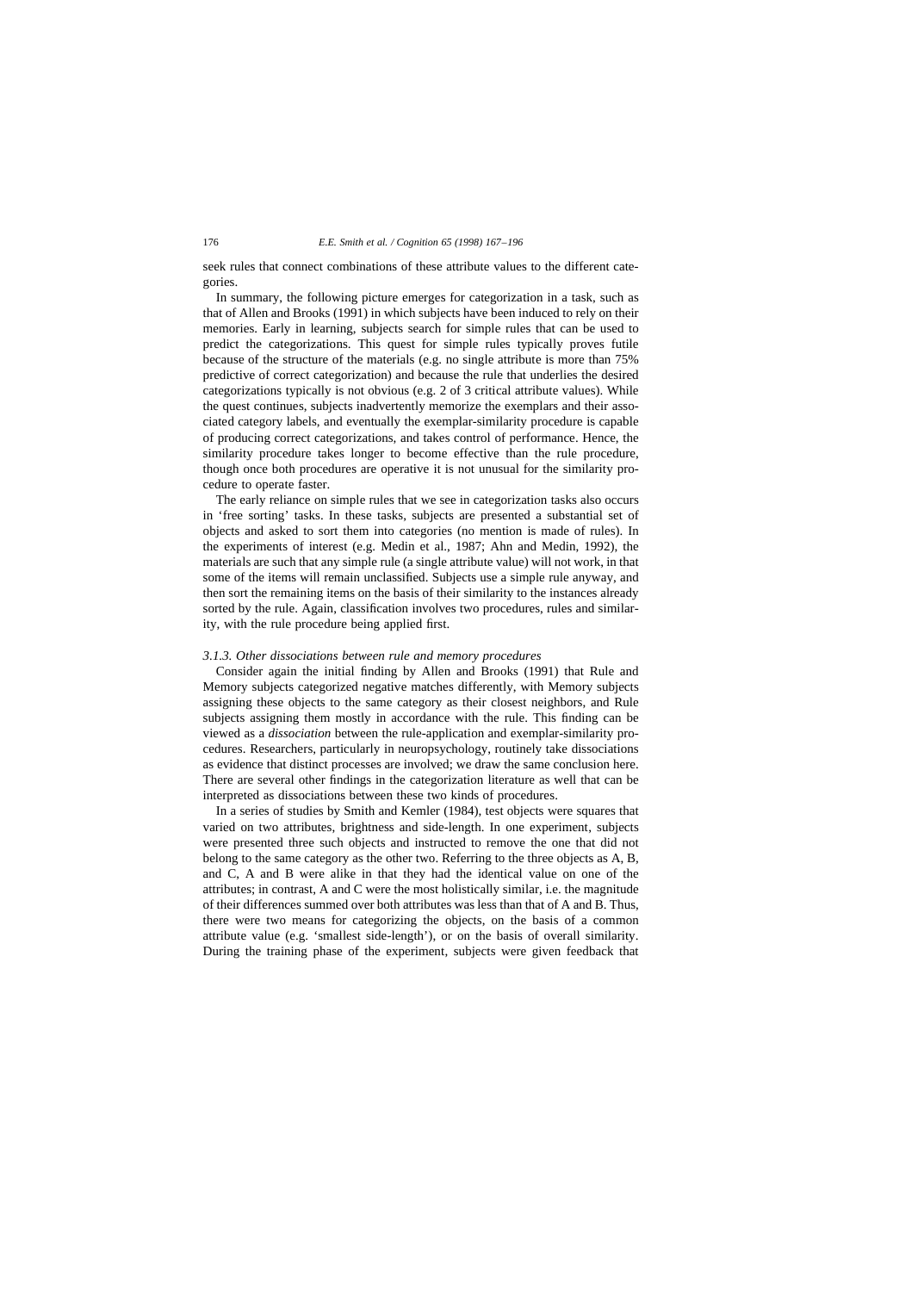induced them to categorize by one of these two means. There followed a test phase, during which subjects either had to make their categorizations very rapidly or not. The major result was that at fast speeds the two categorization strategies led to equally accurate performance, whereas at slower speeds categorization based on a common attribute was more accurate. Thus, speed of responding dissociated the two categorization strategies.

The connection of these results to our concerns is straightforward. Categorization based on a common attribute requires selectivity attending to that attribute and determining if the attribute's value instantiates some abstract condition. These are two of the key components of rule application, suggesting that categorization based on a common attribute amounted to applying the rule, 'If two objects have the smallest line length, then they're in the same category'. In contrast, categorization based on overall similarity involved a similarity computation like that used in the first stage of the exemplar-similarity procedure. The dissociation between the strategies further suggests that the successful use of rule application required more time than that needed for exemplar similarity, perhaps because the former procedure involves more time-consuming processes.

Another experiment by Smith and Kemler (1984) involved the same objects and tasks as those described above, except that the rule- and similarity-based categorization strategies were induced by instructions (roughly, 'Respond on the basis of first impressions' versus 'Carefully decide') rather than by feedback. Similaritybased categorizations were faster than rule-based ones. Again, speed of responding dissociated rule and similarity procedures. Still another study in this series varied whether subjects using either rule- or similarity-based strategies had to perform a concurrent task or not. Performing a secondary task interfered with categorization more when subjects were categorizing by rule. So a dual-task requirement also dissociated rule and similarity procedures. Using verbal materials rather than pictorial ones, Smith and Shapiro (1989) have also found that it is easier to perform a secondary task when one is categorizing by similarity than by rule.

#### *3.1.4. Implications of findings*

These dissociations fit well with our previous discussion of the components of rule application and exemplar similarity. The findings that a rule-based strategy typically operates slower than a similarity-based one and is more disrupted by a secondary task suggest that the rule strategy demands more of some time- or effortlimited cognitive component than does the similarity procedure. Two such components implicated by the schematic models that we sketched earlier are selective attention and working memory.

These ideas about component processes are summarized in Fig. 2, which fleshes out our earlier schematic models of rule application and exemplar similarity. Note that rule application involves: selective attention (Boxes 2 and 4), making perceptual tests that correspond to conditions of the rule (Box 5), and extensive workingmemory operations (Boxes 3, 6 and 7). In contrast, exemplar similarity involves: retrieval from long-term memory (Boxes 2 and 3), and a subsequent similaritycomparison process (Boxes 7 and 8). These models are compatible with the cogni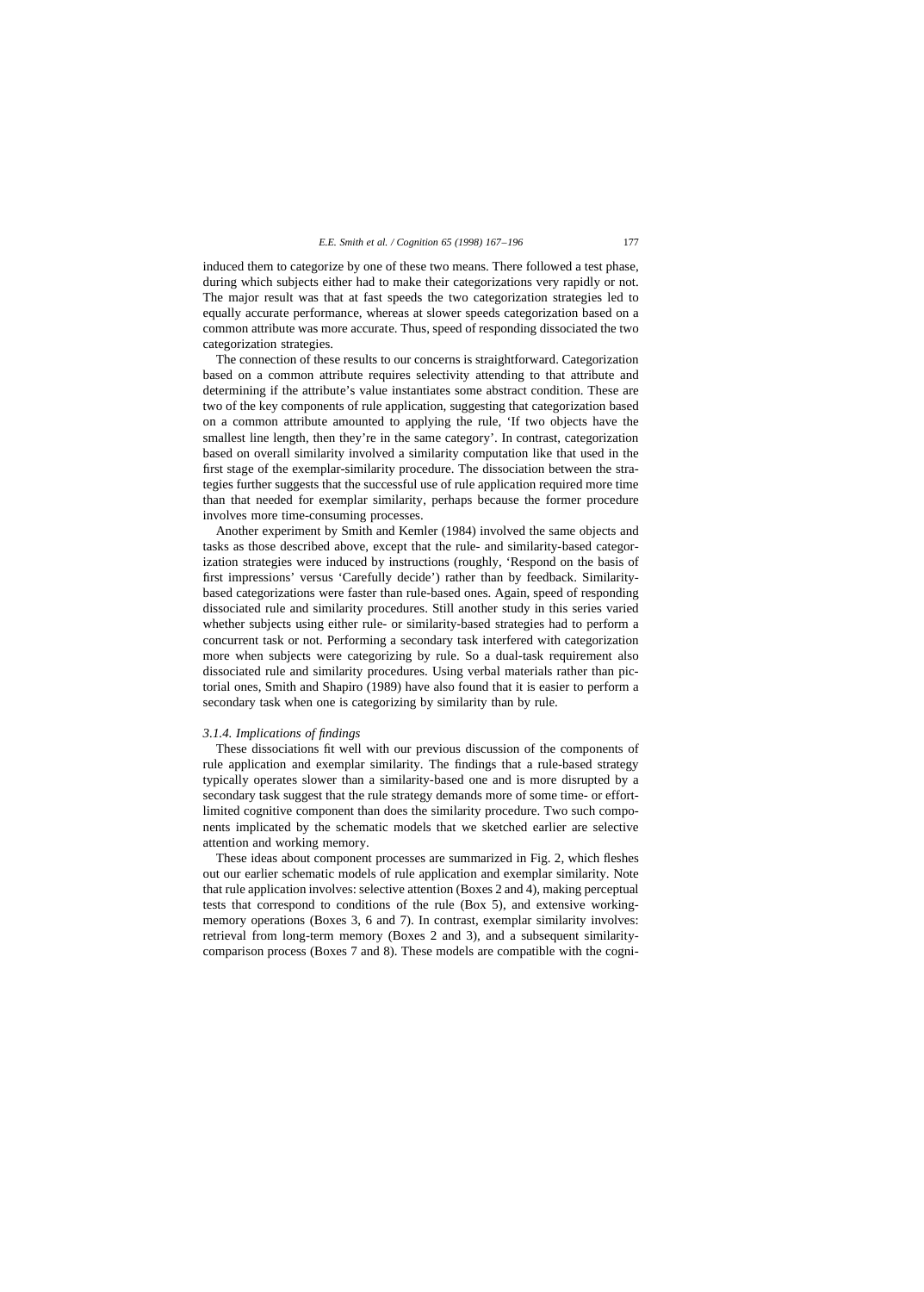tive findings that we have reviewed thus far, and as we will see, with the neurological findings that we present below.

### *3.2. Studies with natural categories*

*3.2.1. Studies demonstrating the two categorization mechanisms*

In the experiments reviewed thus far, the relevant attribute-values were readily

a. Rule Application



Fig. 2. (a) A model of the rule-application process as applied to Allen and Brooks (1991) categorization task; (b) a model of the exemplar-similarity process as applied to the same task. In (a) the term 'feature' designates an attribute value.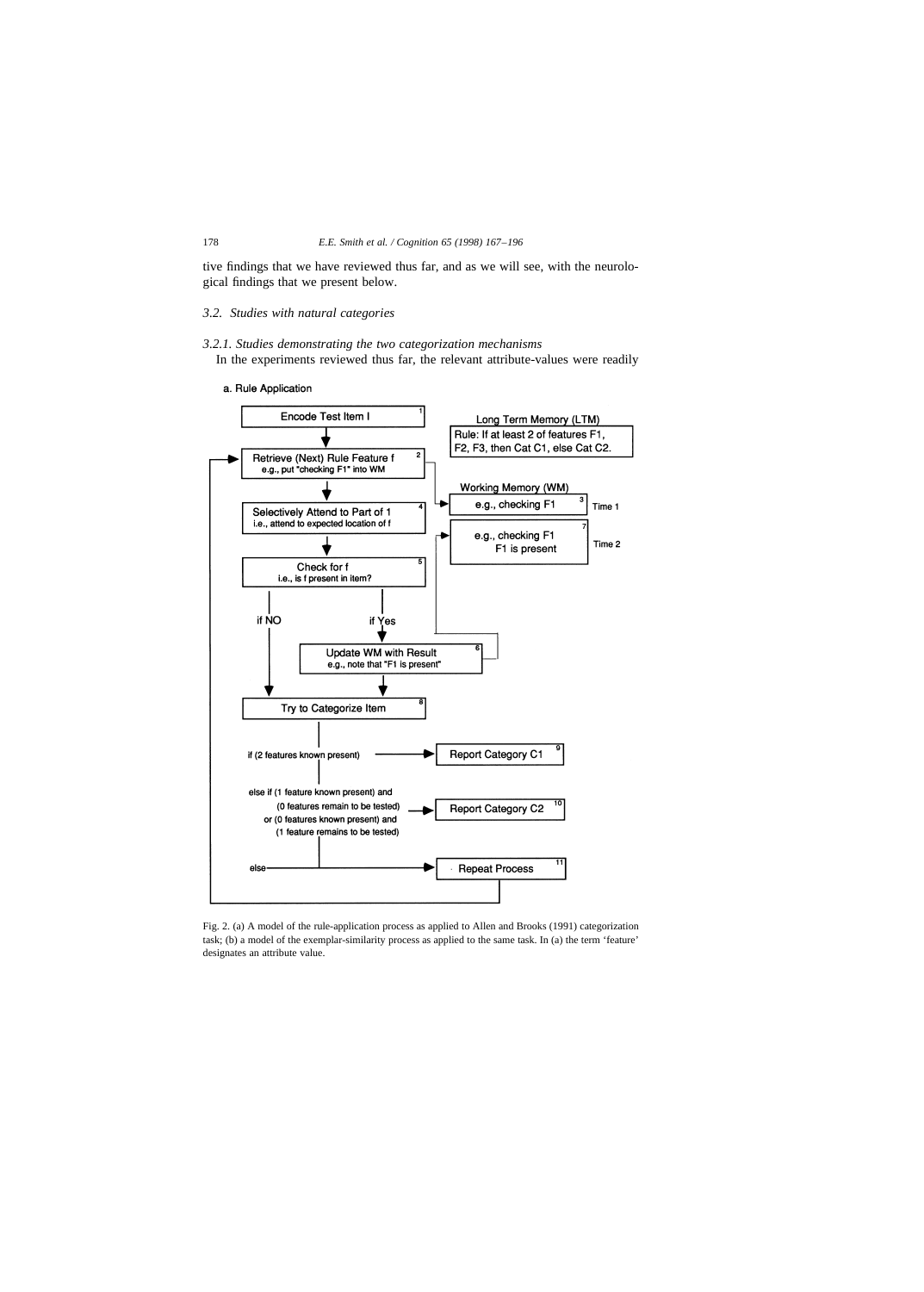separated from one another and were quite salient. This is typical of studies with artificial categories. In many studies of natural categories, though, the test object is either a picture of a familiar object or a frequent word, and the relevant attributevalues (either in the picture or the word's meaning) seem to be less salient. Hence, most experiments with natural categories are not strictly comparable to most studies with artificial materials. However, a number of researchers have recently emphasized a new paradigm for studying natural categories that more closely parallels experiments with artificial materials. In this paradigm, subjects are presented with a partial textual description of an object (e.g. 'a small animal that burrows in the earth...') and subjects have to decide whether or not that object is a member of some target category. Because the relevant attribute-values are denoted by distinct words in the description, they are readily separable and salient, just as is the case with artificial materials (though the attributes are semantic rather than perceptual). All of the natural-category studies that we consider are of this type.

A developmental study by Keil and Batterman (1984) speaks to the existence of different categorization strategies. The experiment involved children aged 5–10 years. On each trial, subjects were presented descriptions of two items and had to decide which one belonged to a target category. The categories were natural ones,

![](_page_12_Figure_3.jpeg)

b. Exemplar Similarity

Fig. 2b.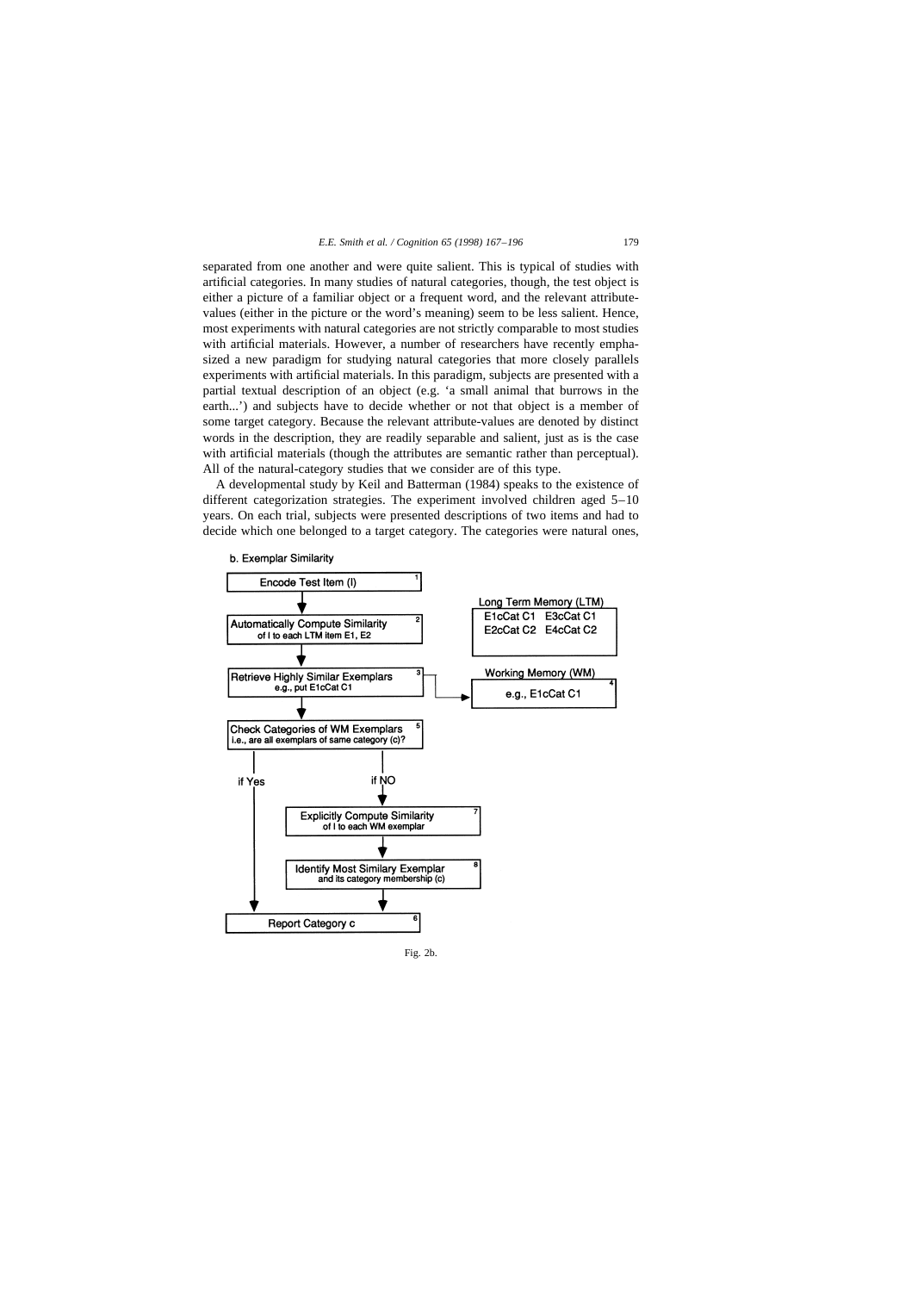and each contained features (attribute values) that were *necessary* (i.e. true of all members) as well as features that were only *characteristic* (i.e. true of typical members) (Smith et al., 1974). One of the descriptions presented on a trial contained the necessary features of the target category but not the characteristic ones, whereas the other description contained the characteristic features but not the necessary ones. For example, when the category was Robber the two descriptions were:

- 1. A very friendly and cheerful woman who gave you a hug but then disconnected your toilet bowl and took it away without permission and no intention to return it (necessary but not characteristic); and
- 2. A smelly mean old man with a gun in his pocket who comes to your house and takes your TV set because your parents didn't want it any more and told him he could have it (characteristic but not necessary).

The major findings were that younger children were more likely to select descriptions with characteristic features, whereas the older subjects favored descriptions with necessary features.

To connect these results to the concerns of the present paper, we note that a description with characteristic features seems more similar to exemplars of its category than does a necessary-feature description. Thus, selection of a characteristic-feature description might well be based on the exemplar-similarity procedure (or on a similarity-to-prototype procedure). In addition, let us assume that selection of a necessary-feature description is often based on noticing the diagnostic status of the necessary feature, selectively attending to it, and then using it as a rule (e.g.  $'If$ someone took someone else's goods without permission..., they're a robber'). Given these assumptions, the results from Keil and Batterman (1984) imply that younger subjects relied more on exemplar similarity than rule application, whereas older subjects did the reverse. This is a dissociation between exemplar-similarity and rule-application procedures, and hence these results converge with those obtained with artificial categories.

However, because these results involve a contrast between two groups of subjects, they do not demonstrate that the same subject applied the two procedures to the same item, as in some of the experiments with artificial materials. A recent report by Hampton (1995) comes closer to offering this demonstration. Hampton's materials were very similar to those of Keil and Batterman (1984), but he used adult subjects. On each trial, subjects were presented a category and a description of an object, and they had to decide whether or not the object was a member of the category. Several kinds of descriptions were used, and four of them are of particular interest. Relative to the category with which it was paired, a description could contain:

- 1. both the necessary and characteristic features;
- 2. the necessary but not the characteristic features (like the necessary-feature descriptions of Keil and Batterman, 1984);
- 3. the characteristic but not the necessary features (like Keil and Batterman's characteristic-feature descriptions); and
- 4. neither the necessary nor the characteristic features.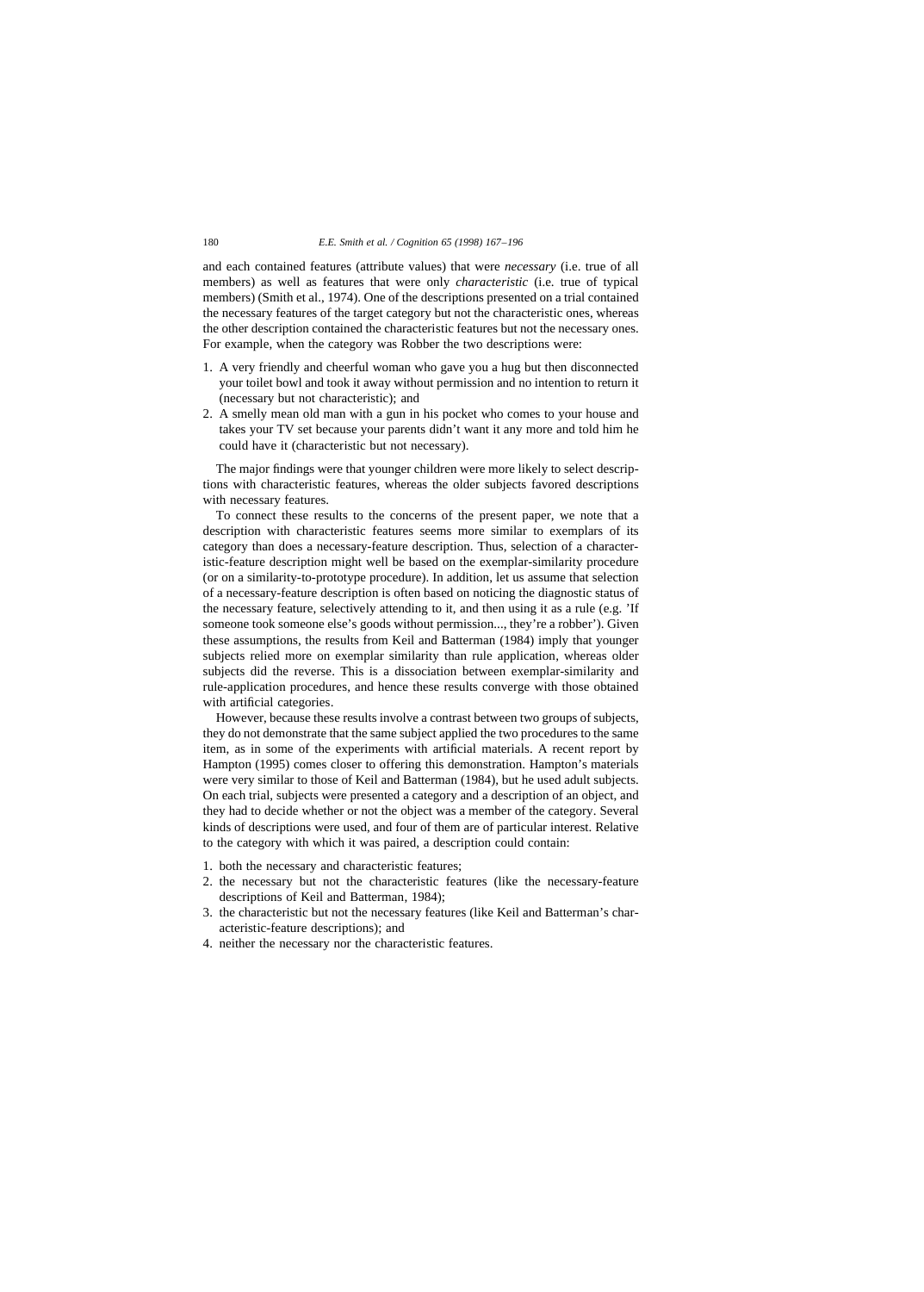Consider first the results for conditions (3) and (4). Because no necessary feature is present in either case, there is no possibility of rule application. If subjects rely on a similarity mechanism (either exemplar similarity or prototype similarity), there should be more positive categorizations ('yes, it's a member') in (3) than (4). This is what Hampton (1995) found. Now consider conditions (2) and (4). Because a necessary feature is present in (2) but not (4), rule application will support a positive categorization only in (2), and hence there should be more positive categorizations in (2) than (4). Again, this is what Hampton found. Neither of these results is surprising. Of greater interest is the contrast between conditions (1) and (2). Because a necessary feature is present in both conditions, rule application will support a positive categorization in both conditions. If only rule application is used, the two conditions should not differ in the frequency of positive categorizations; but if exemplar-similarity is also activated (perhaps automatically), there should be more positive categorizations in (1) than (2). Indeed, this is what Hampton (1995) found, confirming that both categorization procedures could have been active. Note that this pattern of results is very similar to those of Allen and Brooks (1991) who used artificial categories<sup>4</sup>.

The convergence of results between studies with natural and artificial materials, however, rests on the assumptions that we have made about when subjects use similarity and rule procedures in natural categorization. It would be useful to 'ground' these assumptions; i.e. to provide evidence that subjects are computing similarity when the described object contains features characteristic of the target category, and are using a rule when focusing on necessary features. A procedure introduced by Rips (1989) provides some empirical confirmation.

Rips (1989) was primarily interested in demonstrating that categorization is not always based on similarity. In his paradigm, on each trial a subject was presented a description of a test object that mentioned only a value of a single attribute (say, the object's diameter). Then the subject had to decide to which of two target categories the object belonged (it had been previously established that the object was between the subject's extreme values for the two categories). For example, one description might be, 'A circular object with a 3-in diameter', with the associated categories being Quarter and Pizza. The description was constructed to be smaller than the smallest pizza in that subject's experience, but larger than the largest quarter. Now, quarters are restricted in size but pizzas are not, and if subjects brought this piece of knowledge to bear they would likely decide that the object is a pizza. All of the items had this structure: one category–the 'variable' category—always allowed more variability on the relevant attribute than did the other category—the 'fixed' category. This variation is similar to varying whether a necessary feature is present or not. What is novel about the paradigm of Rips (1989) is that, in addition to asking subjects for categorization decisions, he also had them rate the similarity of each

<sup>&</sup>lt;sup>4</sup>It is worth noting that Hampton (1995) interpreted his results differently. He took the finding of more positive categorizations in condition (1) than (2) to mean that the so called 'necessary features' present in conditions (1) and (2) were not really necessary, and that category membership is always a matter of degrees. However, Osherson and Smith (1997) present arguments against Hampton's interpretations.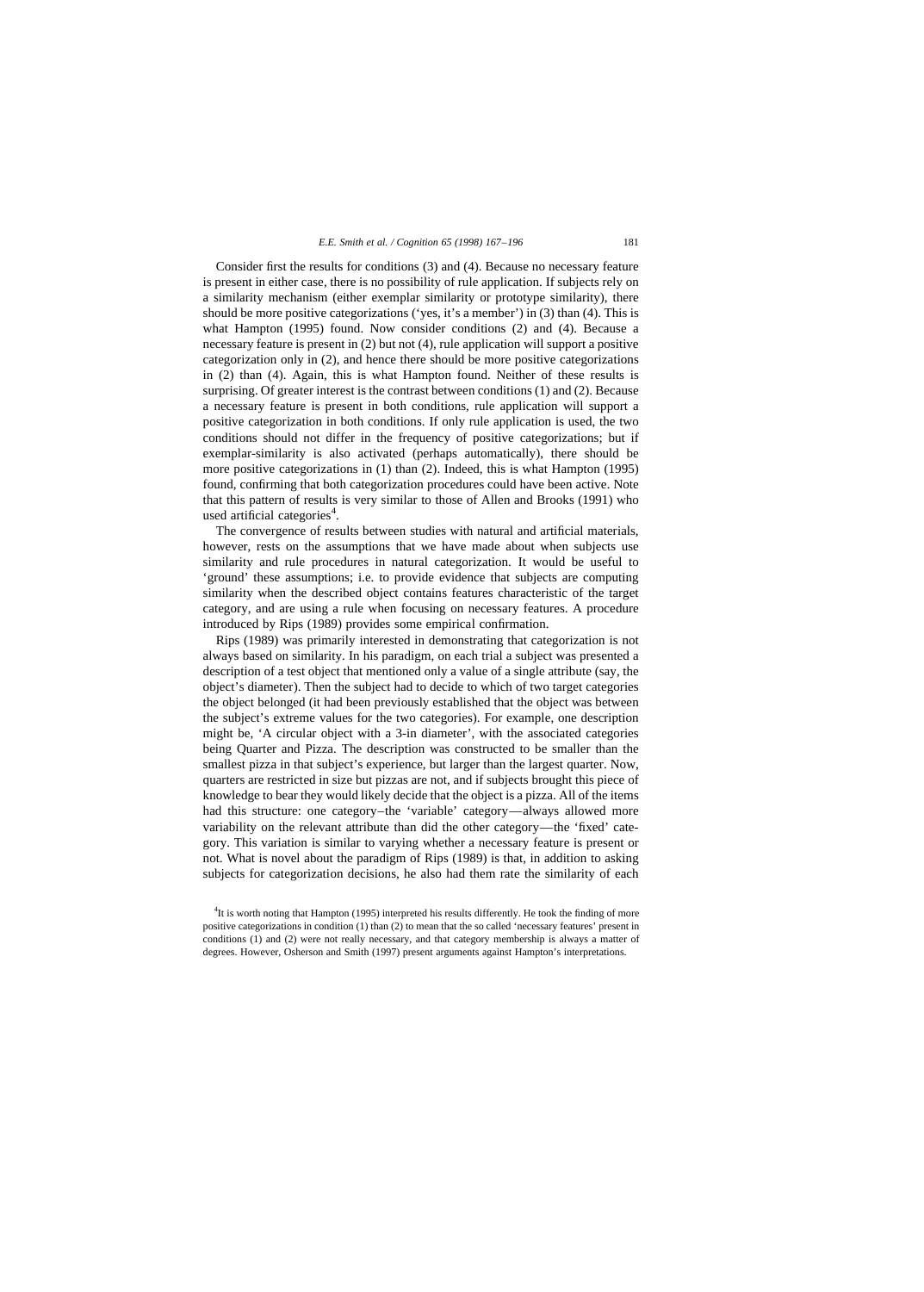described object to the target categories. This provides a clear indication of which category would be favored by a similarity mechanism.

Rips (1989) found that subjects were more likely to categorize the test objects as members of the variable category (Pizza in our example), but rated the objects as more similar to the fixed categories (Quarter). So we can conclude that categorization was not based on a similarity computation. What was it based on? Presumably, it was based on a rule that focuses on the constraint of the fixed category, e.g. 'If an object is more than 1-in in diameter, it cannot be a quarter.' Given this assumption, Rips' results show a dissociation between similarity- and rule-based judgments. What they do not show, though, is a dissociation between two categorization procedures, because the similarity procedure was operative only in similarity judgments. Also, there is nothing in Rips' results that grounds our assumption about rule use by showing that a focus on a necessary feature involves the application of an explicit rule.

What is needed is a variant of the Rips paradigm—collecting both similarity and categorization responses—that in some cases fosters similarity-based categorizations and in others fosters rule-based categorizations. Smith and Sloman (1994) report just such an experiment. In some conditions of their experiment, they essentially replicated Rips' study—e.g. Is a circular object 3 in in diameter more likely to be a Pizza or a Quarter? Is it more similar to a Pizza or a Quarter? The results in these conditions replicated those of Rips in that subjects judged the objects as more likely to be members of the variable categories but more similar to the fixed categories. In other conditions, the descriptions were enriched so that they contained features characteristic of the fixed categories but not of the variable categories, e.g., 'A circular object with a 3-in diameter that is silver colored'. In these conditions, subjects judged the described objects not only as more similar to the fixed categories, but also as more likely to be members of the fixed categories. That is, categorization judgments tracked similarity judgments. This provides strong evidence that the categorization judgments were indeed based on a similarity procedure.

Finally, consider the evidence for our assumption linking a focus on necessary features to the explicit use of rules. Smith and Sloman (1994) had subjects 'think aloud' while making their decisions, and subsequently analyzed these verbal protocols. In those condition that used the sparser descriptions (e.g. 'A circular object with a 3-in diameter'), on some trials subjects would justify their categorization decision by explicitly stating the relevant rule, e.g. 'Quarter can't be larger than 1 in'. In such cases, subjects chose the variable category (e.g. Pizza) all of the time. The explicit statement of a rule is a standard criterion for rule use (Smith et al., 1992), and the all-or-none responding fits with the all-or-none nature of rule use.

### *3.2.2. Implications of the findings*

These results converge nicely with the findings obtained with artificial materials, particularly the work of Brooks and his colleagues. Even when a rule is present that can be used for categorization, subjects will also invoke a similarity procedure if the test object contains information that is characteristic of one of the target categories.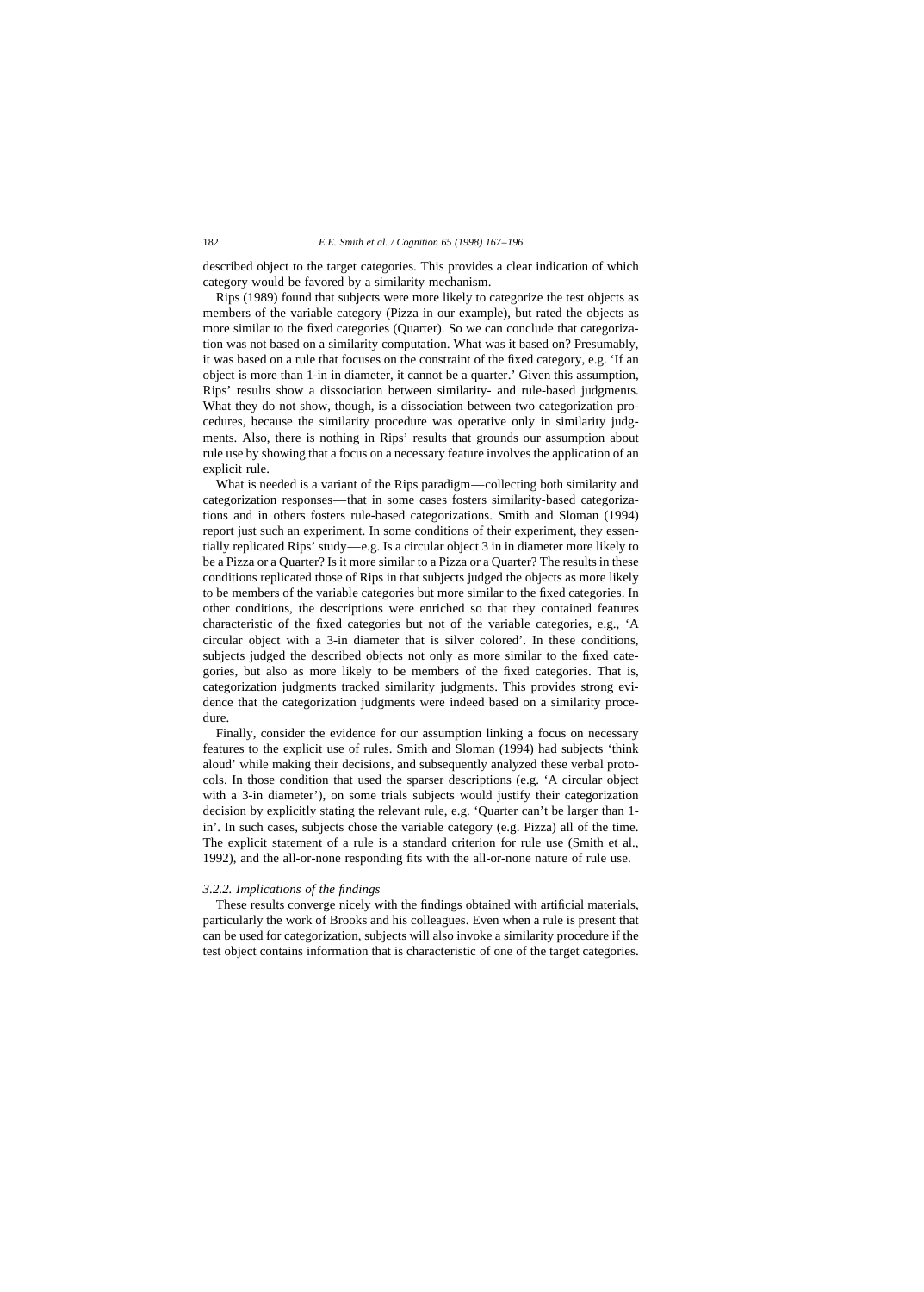The results with natural categories are also roughly compatible with the models presented in Fig. 2. Rule application with verbal materials again involves selectively attending to relevant attributes, though now the attributes are semantic (one's knowledge about the categories of interest). In our Pizza-Quarter example, presumably subjects inspect their semantic representations for pizzas and quarters, selectively attending to information about size. Rule application in these semantic cases may also sometimes involve a kind of instantiation process; e.g. one's knowledge about apples includes their distinctive coloring, but one must decide if that distinctive coloring is adequately captured by the word 'red' in the description 'A circular object with a red color.' What is less likely is that working memory plays much of a role in the natural-category experiments. With natural, semantic categories, one does not have to rehearse the rule (necessary feature), nor keep track of how many attributes have been checked thus far, but there may still be a need for keeping some information in an activated state.

With regard to the exemplar-similarity procedure, again the results with natural categories are compatible with the schematic model in Fig. 2. In particular, when a description contains a sufficient number of characteristic features, the category of the described object seems to be automatically activated.

## **4. Neuropsychological and neuroimaging studies of rule application vs. exemplar similarity**

Another way to determine whether rule application and exemplar similarity are qualitatively different strategies is to ascertain whether they are implemented by different neural structures in the brain. In what follows, first we consider some indirect evidence from neuropsychology (i.e. the study of selective deficits due to brain damage), and then present some direct evidence from a neuroimaging experiment from our laboratory.

## *4.1. Neuropsychological evidence for qualitatively different procedures*

The central assumption underlying the exemplar-similarity procedure is that categorization rests on previously stored examples. Consider patients who have damage in regions of the brain known to be involved in storing new items: such patients should have difficulty storing exemplars of a new category, and consequently have difficulty using the exemplar-similarity procedure in future classifications involving this category. This prediction has been assessed by Kolodny (1994). He tested patients with damage in their medial-temporal lobes, which contains the hippocampal system that is known to be critically involved in the consolidation of new memories (e.g. Squire, 1992). Kolodny compared such patients to normal controls on two categorization tasks. One task required subjects to learn to sort novel paintings into two categories that corresponded to two different artists, whereas the other task required subjects to learn to sort dot patterns into two categories that corresponded to two different prototypes. Independent behavioral evidence indicated that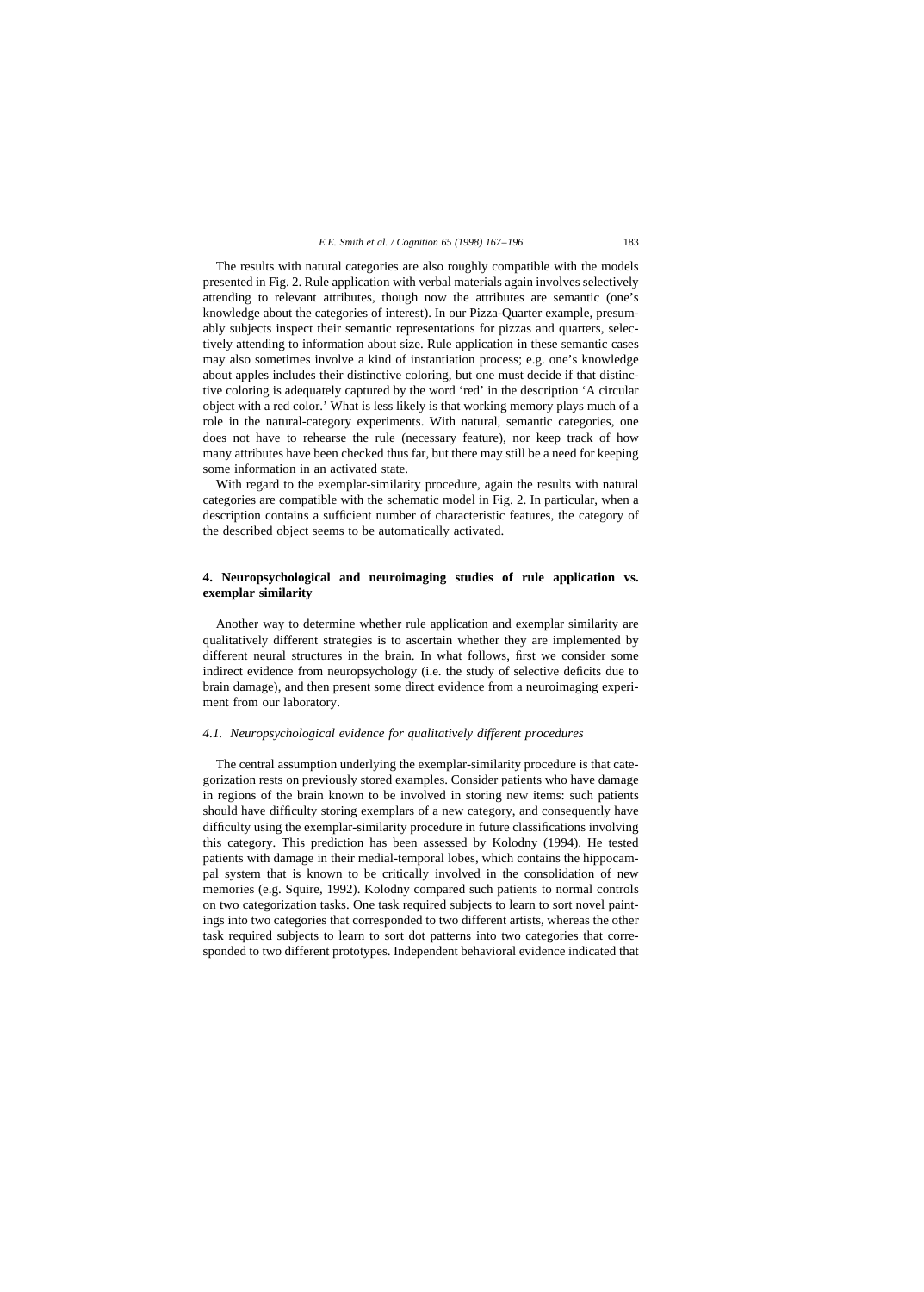only the paintings task typically recruits an exemplar-similarity procedure in normal subjects (the dot-patterns task seems to trigger a reliance on abstract prototypes). The patients learned the dot-pattern categories as readily as the normal controls, but performed far worse than normal on the painting categories. This leads to the inference that damage to the medial-temporal lobe selectively impairs categorization based on exemplar similarity.

With regard to the neural basis of rule following, among the neuroanatomical areas likely to be involved are the frontal lobes. Clinical observations have long suggested that damage to this region is associated with difficulties in thinking analytically and applying abstract rules (e.g. Luria, 1969). Also, there are many experiments which demonstrate that patients with frontal-lobe damage perform substantially less well than normal controls on tasks that require the use of explicit rules. The task of choice is typically the Wisconsin Card Sort Task. On each trial, a card is presented that contains colored geometric forms; from card to card there is a variation in the number, shape, size and background shading of these forms. The subject must learn which one of the four attributes to use as a basis for sorting the cards into four piles. Once subjects have sorted a certain number of cards correctly, the experimenter switches the relevant attribute and subjects now have to discover the new critical attribute. Frontal-lobe patients are strikingly impaired on this rulebased task, not only compared to normal subjects but compared to patients with brain damage outside of the frontal lobes. The frontal-lobe patients may learn the initially relevant attribute as well as other subjects, but they have severe problems shifting to a new rule when the experimenter switches relevant attributes (e.g. Milner, 1964).

The preceding studies are suggestive, but they have definite weaknesses when it comes to providing strong evidence about qualitative differences between rule- and similarity-based categorization. For one thing, these studies deal more with the acquisition of novel categories than they do with categorization using alreadylearned categories, and it is the latter topic that has been the main concern in this paper. Another matter is that no published experiment has tested two patients of interest—say, a frontal-lobe and a medial-temporal-lobe patient—on two tasks of interest—one that recruits primarily rule application and one that relies mainly on exemplar similarity—showing that one patient is impaired on one task but not the other, whereas the other patient shows the reverse pattern. That is, no neuropsychological double dissociations between rule application and exemplar similarity have been demonstrated.

However, there is a recently obtained neuropsychological double dissociation in the area of lexical processing, and it is relevant here (Ullman et al., 1997). The experiment of interest is based on the prior research of Pinker and colleagues on forming the past tenses of regular and irregular verbs (e.g. Pinker, 1991). This work indicated that generating the past tense of a regular verb (e.g. 'jump'-'jumped') is done by application of a rule (roughly, 'Add -ed to the present-tense'), whereas generating the past tense of an irregular verb (e.g. 'sing'-'sang') is accomplished by retrieving relevant information from memory, including information about similar exemplars (e.g. 'ring'-'rang'). These two procedures have an obvious similarity to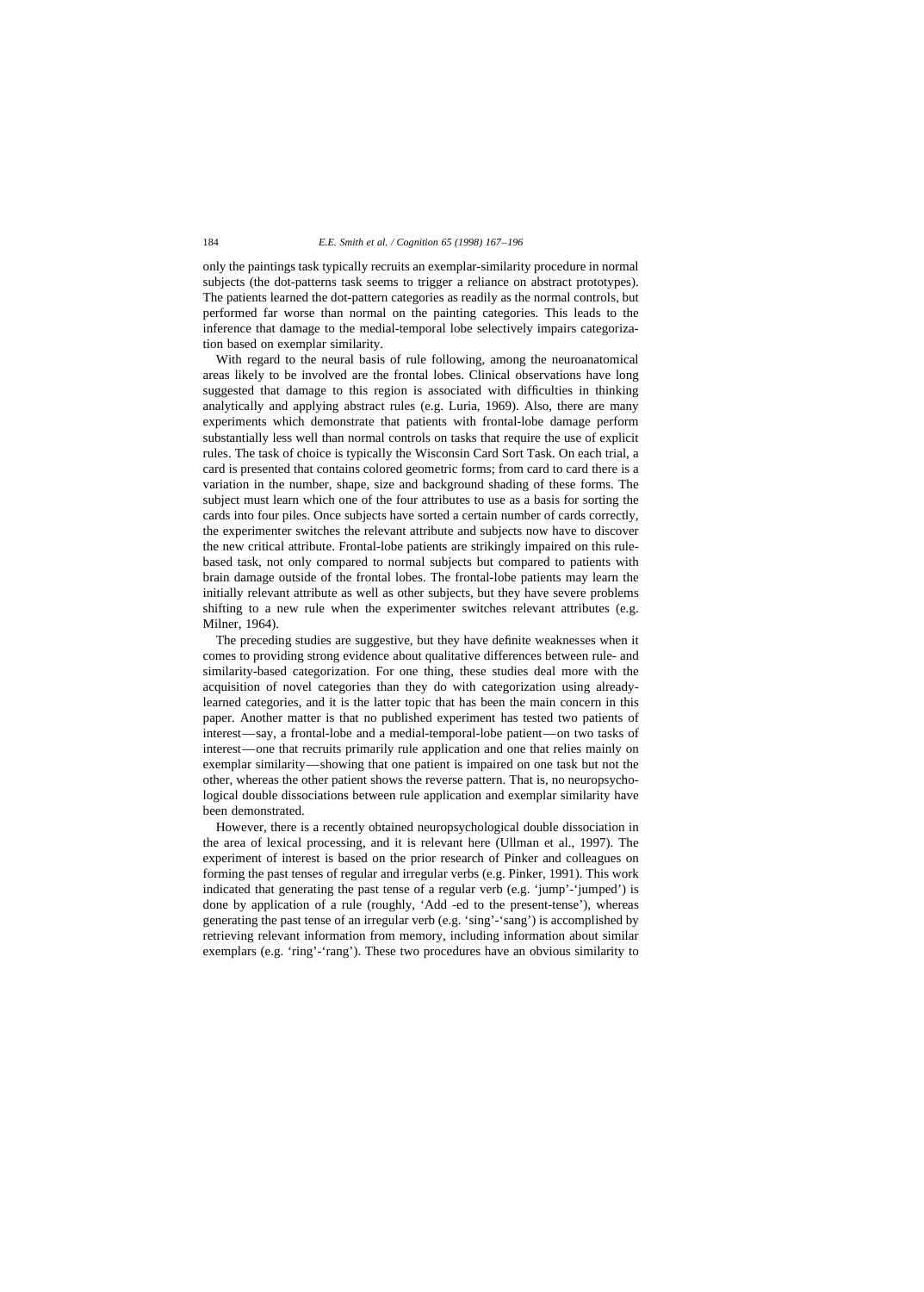rule application and exemplar similarity. Ullman et al. (1997) had patients convert regular and irregular present-tense verbs to their past tenses. They found that patients with Parkinson's disease, who are known to have problems in applying systematic procedures, made more errors on regular than irregular verbs; in contrast, Alzheimer's patients, who have well-documented memory problems, had more difficulty with irregular than regular verbs. This establishes a double dissociation between rule application and exemplar retrieval in a task related to categorization. Furthermore, there is some neuroimaging evidence for this double dissociation, as different brain areas are activated when normal subjects convert regular and irregular present-tense verbs to their past tenses (Jaeger et al., 1996).

#### *4.2. Neuroimaging evidence for qualitatively different procedures*

## *4.2.1. Rationale for the experiment*

In an effort to provide more direct evidence for different neural correlates of rule application and exemplar similarity, we conducted an experiment in which normal subjects performed categorization tasks while their brains were scanned using positron emission tomography, or PET (a technique for measuring changes in regional cerebral blood flow as an index of changes in regional neural activity). One group of subjects performed a rule-based categorization task while another performed an exemplar-based task. To the extent that different regions of the brain are activated in the two tasks, we have evidence that qualitatively different cognitive procedures are involved. To the extent that the known functionality of the activated areas in a task corresponds to processes that are thought to be involved in the strategy underlying that task, the PET evidence is strong indeed<sup>5</sup>.

The categorization tasks we used were variants of those used by Allen and Brooks (1991). Recall that in that experiment a Rule group and a Memory group first learned to categorize imaginary animals, and then were tested on new animals in a transfer phase. The results from the transfer phase showed that the Memory group relied on an exemplar-similarity procedure, whereas the Rule group relied primarily on rule application. These tasks are well-suited for a PET study for two reasons. Firstly, in a PET study one needs to ensure that differences in brain activity cannot be attributed to differences in the complexity or familiarity of stimuli, and the only difference between Allen and Brooks (1991) two tasks is in the instructions. In all other respects—including amount of training provided prior to testing, the nature of the test items, the number of response alternatives, etc.—the two tasks are identical.

5 Basically, PET works as follows. It is known that regional neural activity in the brain causes regional increases in blood flow. A radioactive substance (<sup>15</sup>O) is injected into a subject's bloodstream, and flows to the parts of the brain that are neurally activated during the task. As the substance decays in the brain, it emits positrons. Each positron moves only a few mm before it collides with an electron. The annihilation process produces two photons that travel outward from the point of collision in opposite directions. A PET scanner contains rings of photon detectors surrounding the subject's head. When two photons are detected on opposite sides of the detector at nearly the same moment, they are assumed to have come from the same annihilation process. Using tomographic techniques, it is then possible to construct images of where in the brain the annihilations occurred and, by inference, where in the brain there was neural activation.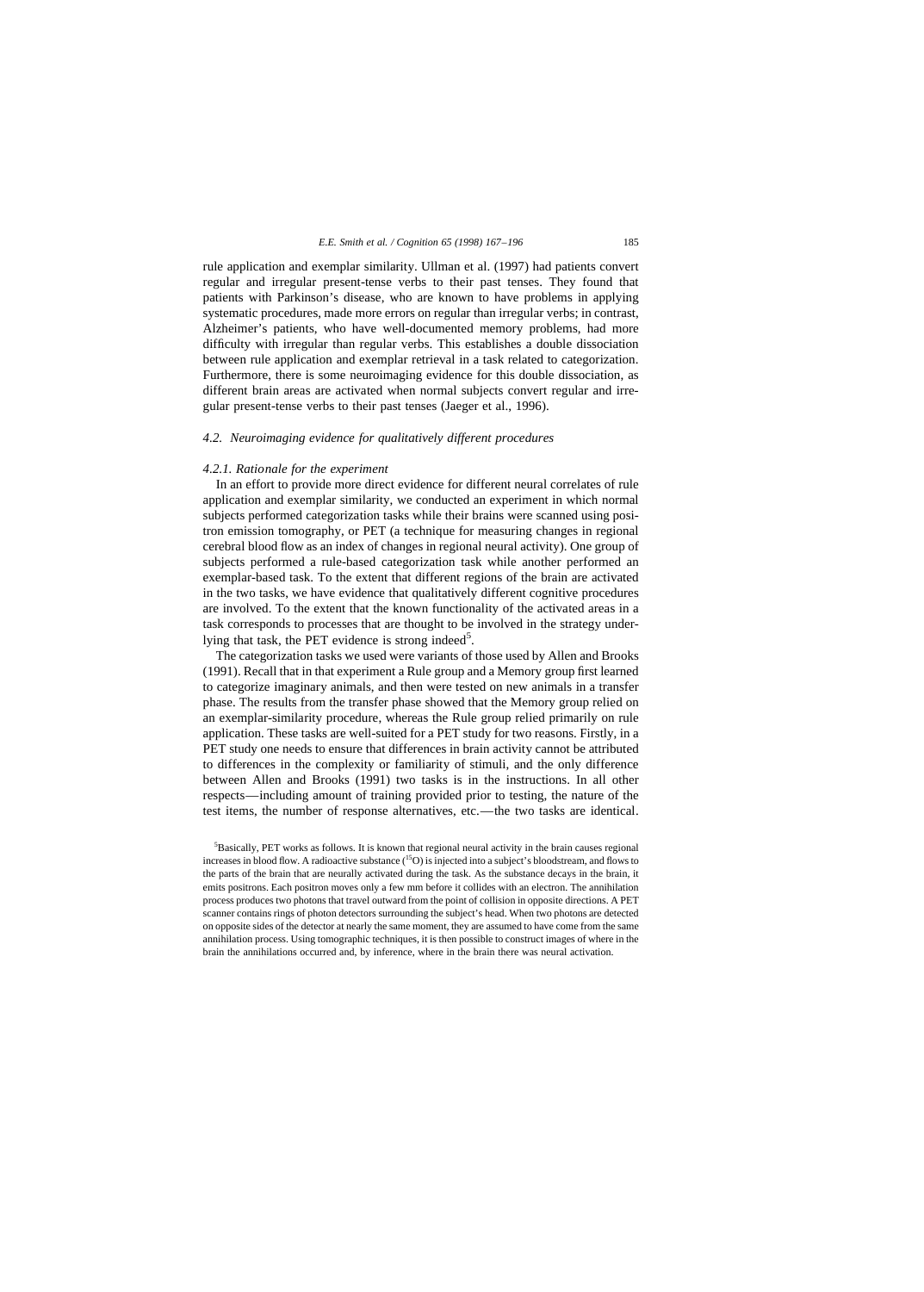Secondly, there seems to be little doubt that the Rule and Memory tasks do indeed involve rule application and exemplar similarity, respectively, whereas this difference in procedure is less clear in any of the paradigms that used natural categories.

There is, however, a problem with this choice of tasks. As noted earlier, subjects in the Rule group seemed to make some automatic use of exemplar similarity. This conclusion is based on the fact that, during the transfer phase, the Rule group responded more slowly and less accurately to negative matches—new test animals that were highly similar to an old animal in the wrong category—as compared with positive matches—new test animals that were highly similar to an old animal in the correct category. We, nonetheless, chose to use the Rule task for the following reasons. Firstly, some automatic use of exemplar similarity is unavoidable unless one is willing either to: (a) present different items to the Rule and Memory groups in the transfer phase, such that the Rule subjects see test objects that are highly dissimilar to the training ones and therefore are unable to use exemplar-based processes; or (b) provide different amounts of training to the two groups, such that the Rule subjects would have less practice than the Memory subjects, and therefore have less time to learn the study items in the first place. Either of these changes would seriously compromise our ability to interpret the PET results. Secondly, there is reason to believe that exemplar similarity plays considerably less of a role in the Rule condition than does rule application. In Allen and Brooks (1991), the difference in accuracy between positive and negative matches—the litmus test for the use of exemplar similarity—was approximately 25% in the Rule condition as opposed to approximately 60% in the Memory condition. Hence, even if subjects do engage exemplar-based processes in the Rule condition, the impact of these processes should be relatively small and contribute little to increases in brain activation, especially in the context of the demanding and time-consuming rule-application processes. Finally, even if both memory- and rule-based processes turn out to be responsible for regional blood-flow changes in the Rule condition, those activations that are due to memory processes should be detectable by spotting brain regions active in both the Rule and Memory conditions.

#### *4.2.2. Procedure*

We altered the Allen and Brooks (1991) tasks in a number of respects (Smith et al., submitted). Some changes were made to maximize reliance on memory in the Memory condition and time spent on rule application in the Rule condition, thereby improving the chances that these procedures would be captured by PET. To maximize reliance on memory, the imaginary animals were created with more perceptually distinctive features, given that we have already noted that perceptual distinctiveness increases memory use (Regehr and Brooks, 1993). Also, the study period was extended to ensure that the animals were well-learned. To maximize time spent on rule application, we increased the complexity of the rule (it now required matches on at least 3 of 5 attribute-values). Another change was that subjects were given a 2.5-s time window in which to make a response rather than having trials scheduled ad lib. We did this to ensure that the number of categorization decisions was equated across conditions, so that it could not be the cause of differences in PET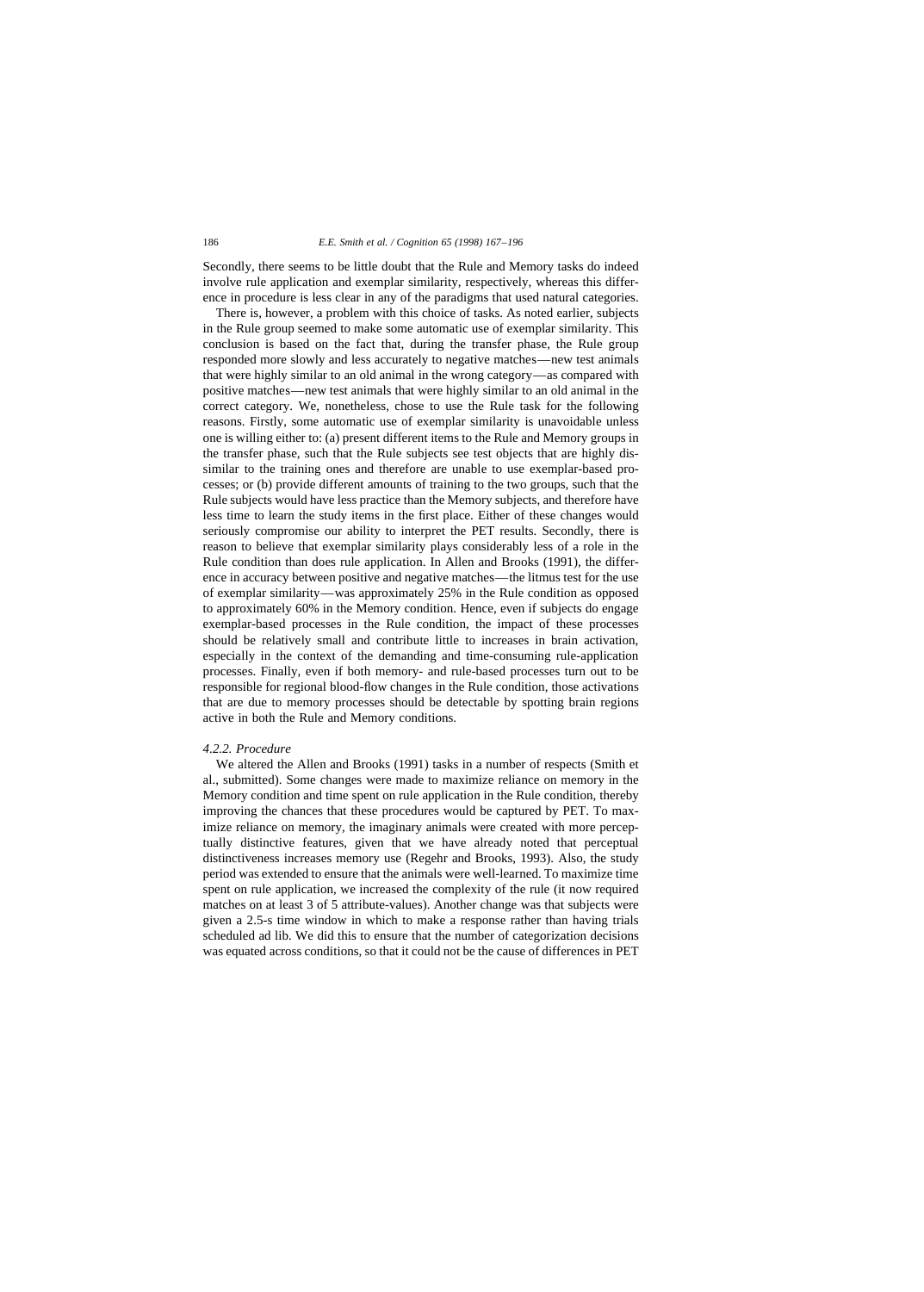results. Finally, the experiment was conducted over 2 days. On the first day, subjects performed four blocks of study trials, with two repetitions of the ten study stimuli in each block, followed by one block of transfer trials. In the second session, subjects completed one more block of study trials, and were then scanned while doing three blocks of transfer trials.

In addition to engaging in either the Rule or Memory condition, subjects performed three blocks of a control condition while being scanned. The purpose of this condition was to capture some of the processes that were presumably operative in the Rule and Memory conditions but were not part of categorization per se, and hence not of direct interest. Such irrelevant processes include basic perceptual and response processes. Following standard PET methodology (Posner et al., 1988), the regions activated in this Control task were subtracted from those activated in the Rule and Memory tasks, in order to isolate brain regions associated only with the categorization processes of interest. The Control task was the same for both Memory and Rule subjects, and simply required subjects to push either of two buttons at random whenever a test object appeared. The pictures and response buttons were the same as those used in the categorization conditions.

## *4.2.3. Results*

Consider first the behavioral findings. We focus here on just the results collected during the PET scans, though the results from the first session are quite similar. By and large, the results replicate those obtained by Allen and Brooks (1991). The Rule group took considerably longer than the Memory group to make their responses—an average of 760 ms longer. Furthermore, subjects in the two groups differed in their dominant categorization of negative matches—those items that followed the rule of one category but were most similar to a studied item in the other category. Rule subjects categorized 71% of these items according to the rule, whereas Memory subjects categorized a full 76% in terms of similarity to study items. These results replicate the basic dissociation between the Rule and Memory groups, and suggest that subjects in the two conditions used different processes to categorize the items.

Like Allen and Brooks (1991), we found evidence that the Rule group was also influenced by exemplar-based processes. Specifically, Rule subjects were more accurate on positive (85%) than negative matches (71%). Unlike Allen and Brooks (1991), however, we found no effects of positive vs. negative match on response times. This may have been a result of the time-window procedure employed here; i.e. the procedure may have encouraged subjects to respond at a consistent speed for fear of failing to respond before the deadline. Taken together, these results show that, though there was some use of exemplar similarity in our Rule condition, it was relatively minor; the accuracy difference between positive and negative matches (14%) was small compared to that obtained in the Memory condition (53%), and was even less than that obtained in the Rule condition of Allen and Brooks (25%). These comparisons suggest that Rule subjects mainly did rule processing, which means the PET results should be relatively pure.

The PET results for each condition were computed by subtracting the Control activation data from the Rule or Memory activation data for each subject, and then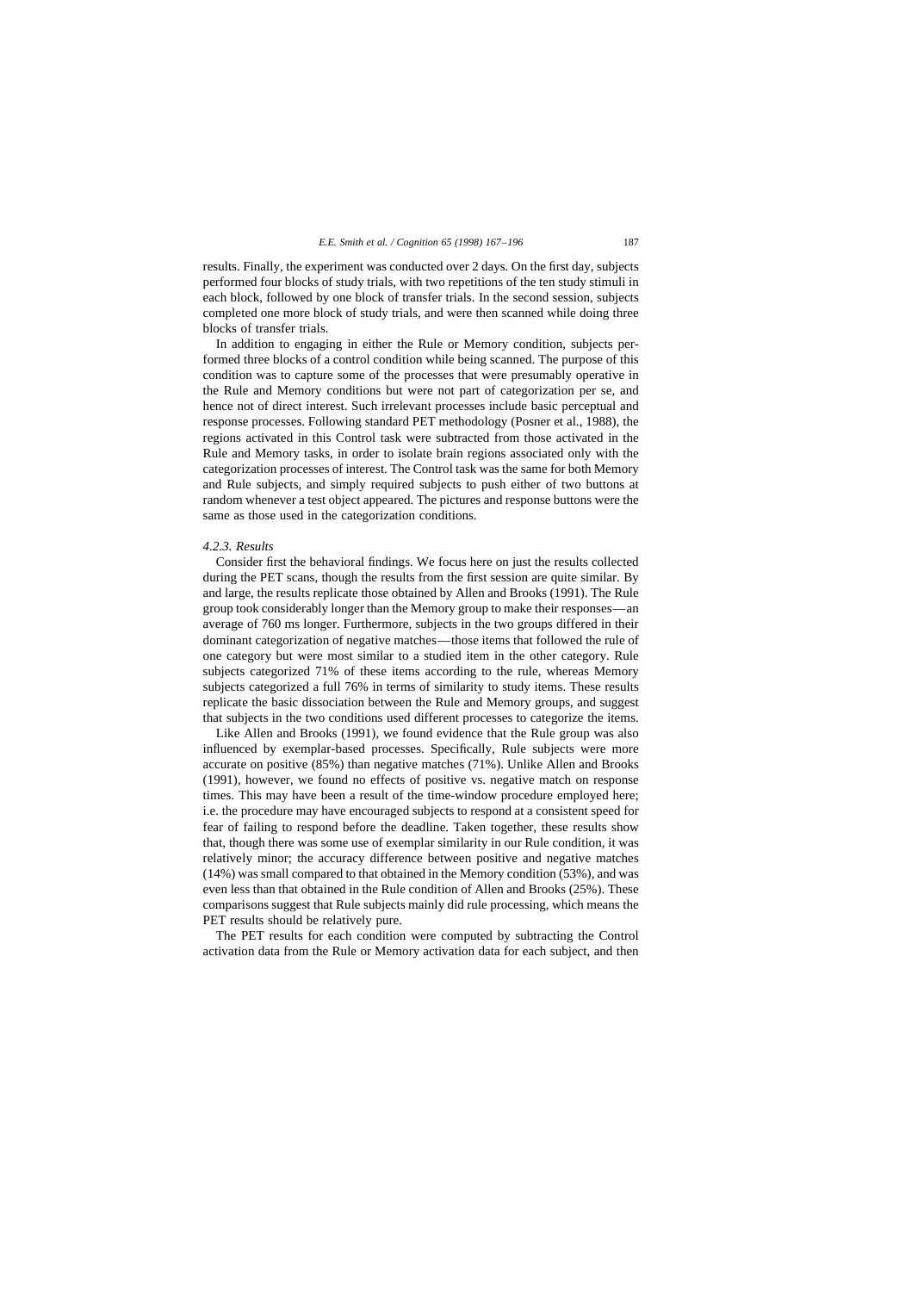![](_page_21_Figure_1.jpeg)

Fig. 3. Marked areas on right and left lateral surfaces of the cortex denote regions of significant activation in Rule- and Memory-condition subtraction images. Numbers correspond to Brodmann's areas; Cb, cerebellum. Active regions not visible from this perspective are: left Brodmann Area 31 (it is on the medial surface of the parietal lobe and is active in the in the Memory condition), and the right thalamus (it is a subcortical structure active in the Rule condition).

averaging the subtraction data across all subjects within each condition. The resulting images revealed numerous areas of significant activation; these are presented schematically in Fig. 3. The main finding is a dissociation: Of the 23 areas activated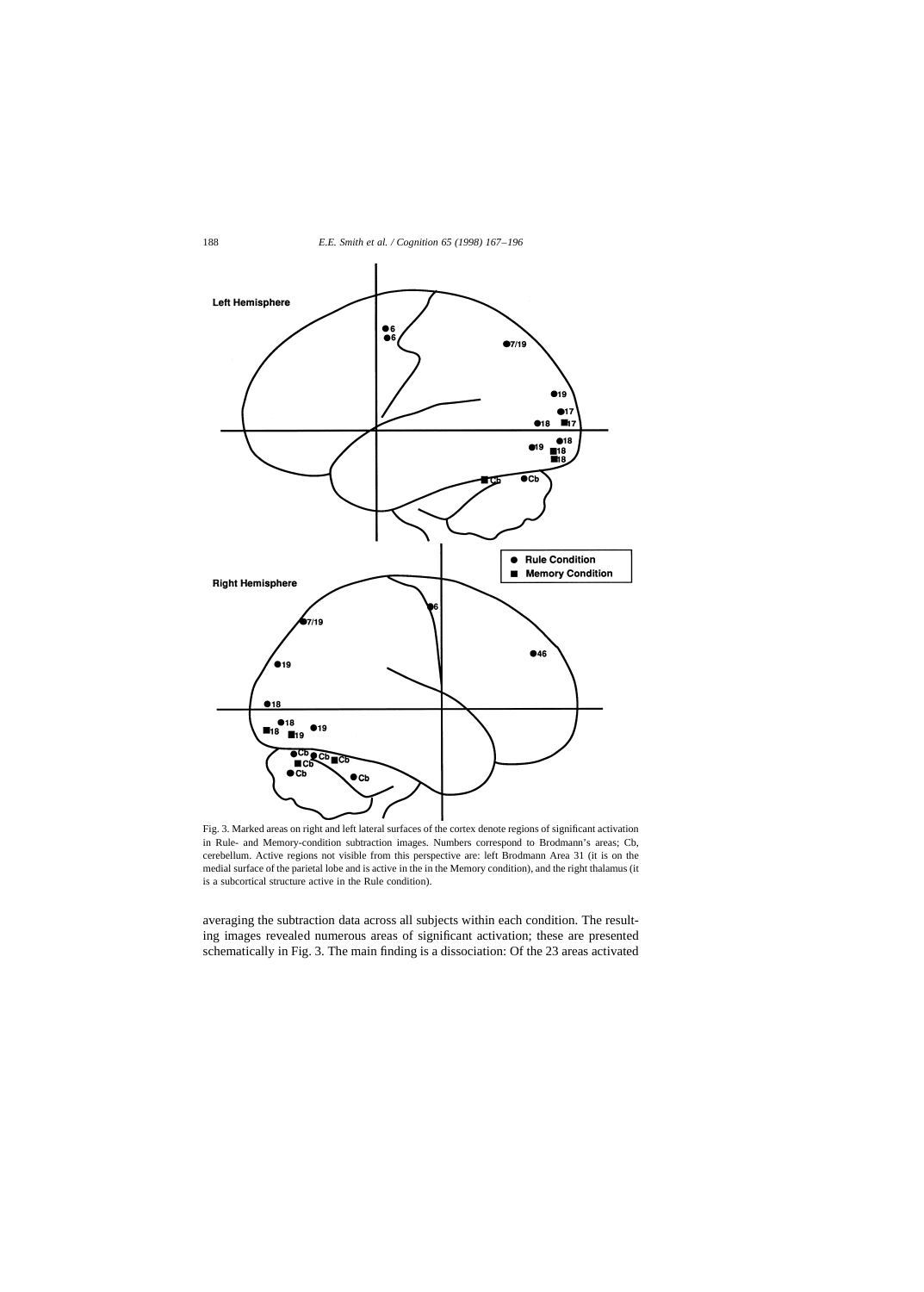across both conditions, 14 were activated solely in the Rule condition. Of the remaining nine areas, seven were active in both conditions<sup>6</sup>; only two were active in the Memory condition alone. All of these areas are labeled on the schematic using numbers designated by the physiologist Brodmann to refer to regions of the cortex differing in cytoarchitecture (as well as the designation 'Cb' to refer to areas in the cerebellum).

Areas of activation distinct to the Rule condition are as follows: two areas at the top of the parietal lobes (one in each hemisphere; Brodmann Area 7 in both cases); areas in the frontal cortex, namely, one area in right dorsolateral prefrontal cortex (Brodmann Area 46) and three areas in supplementary motor cortex (two in the left hemisphere and one in the right hemisphere of Brodmann Area 6); four areas in the visual cortex (two in left Brodmann Area 19, one in right Brodmann Area 19, and one in right Brodmann Area 18); three areas in the cerebellum (two in the right and one in the left); and one area in the right thalamus (not shown in the figure because it is a medial structure and only lateral views of the brain are illustrated).

Areas of activation common to both Rule and Memory conditions are: five areas in the visual cortex (one in left Brodmann Area 17, one in each hemisphere of Brodmann Area 18, one in left Brodmann Area  $18/31^7$ , and one in right Brodmann Area 19), and two areas in the right cerebellum. The remaining two areas (one in left Brodmann's Area 18 and one in the left cerebellum) were active only in the Memory condition. At a minimum, the entire pattern of results suggests that there are mechanisms involved in rule-based categorization beyond those involved in exemplar-based categorization, which supports the proposal that rule-based categorization is qualitatively different from exemplar-based categorization. As we are about to see, these additional rule mechanisms are exactly the ones implicated in our previous discussion of the cognitive literature.

Further evidence for qualitative differences between rule and exemplar procedures comes from functional interpretation of the activated areas. Firstly, consider the areas distinctive to the Rule condition. The largest activation is that in the lefthemisphere parietal lobe (Brodmann Area 7). In single-cell studies with non-human primates, neurons in this area of parietal cortex have been found to fire when the organism must selectively attend to certain locations (Bushnell et al., 1981). And studies with human neurological patients show that damage to this region of parietal cortex is associated with impairments in spatial, selective attention. As we have

6 Each area of activation contains a peak—a point of greatest change in activation within the area—that can be specified using an *x*, *y*, *z* coordinate system. An area of activation found in the Rule condition is considered 'common' to an area found in the Memory condition if peaks of the two areas differ by less than 10 mm—the spatial resolution of PET—on each coordinate.

<sup>7</sup>The peak is in Brodmann Area 18 in the Rule condition and in Brodmann Area 31 in the Memory condition. The latter is not shown in figure because Area 31 is a medial structure.

<sup>8</sup>Actually, the evidence about parietal function pertains to selective attention for spatial position, whereas our earlier discussion of rule application emphasized selective attention for different attributes. There is no real conflict here, though. The relevant attributes of the items in our PET study and in other studies of visual categorization consistently occur in different spatial positions (e.g. ears at the extreme left, tail at the extreme right); hence, attending to a particular attribute entails attending to a particular location.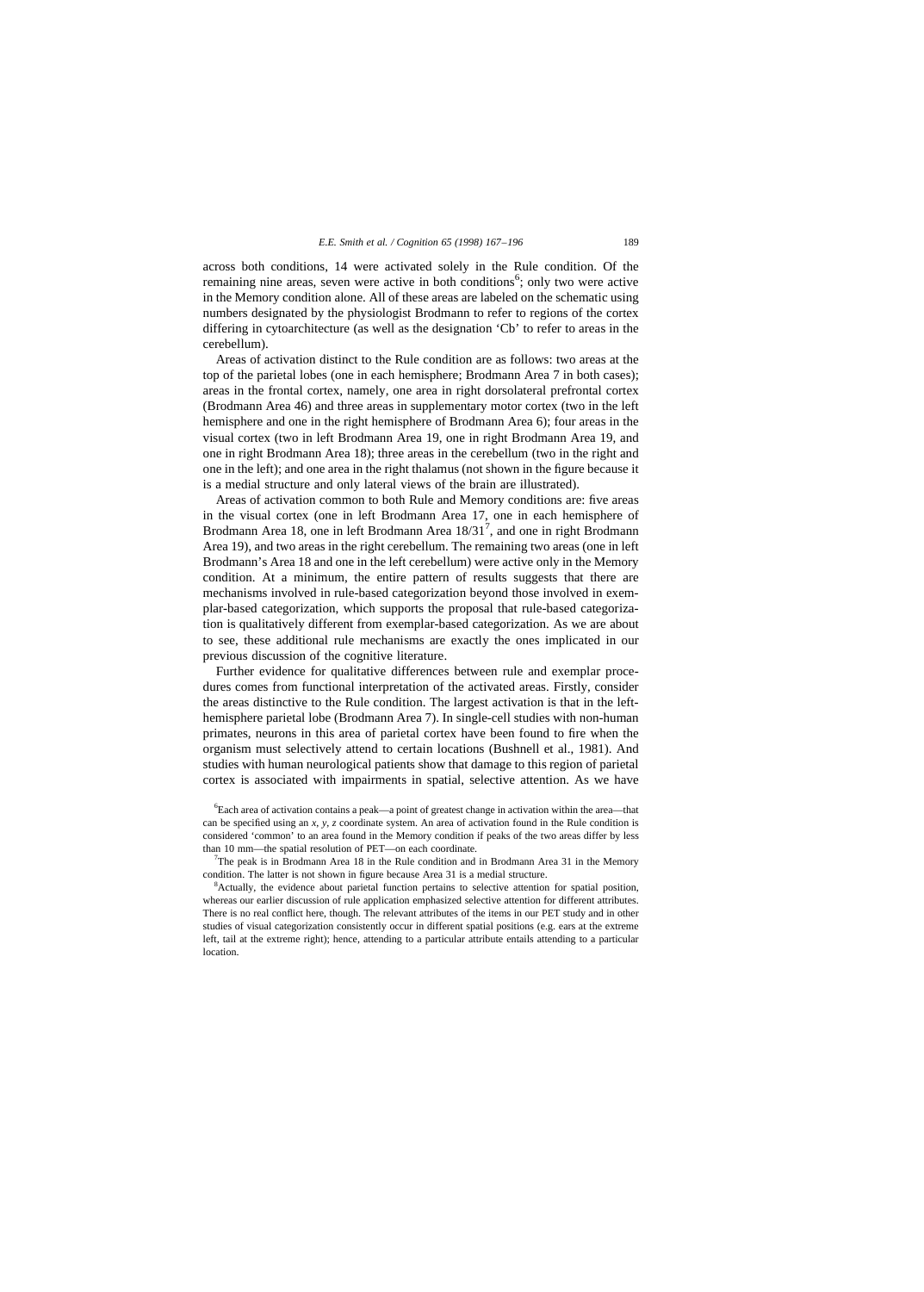noted repeatedly, selective attention is part of rule application but not exemplar similarity, and hence the activation at issue fits well with our proposals $8$ .

Another region activated in the Rule condition was in the prefrontal cortex (Brodmann Area 46). As noted in the previous section, damage in the prefrontal cortex in neurological patients is routinely associated with difficulties in applying rules. Thus, the PET data converge with the neuropsychological results in indicating the importance of the prefrontal region in rule application. But what psychological function does this region serve? One possibility, based on other neuroimaging experiments (e.g. Cohen et al., 1994; Smith et al., 1996), is that the prefrontal cortex is activated whenever operations are performed on material currently maintained in working memory. As argued earlier, such working-memory operations should be more frequent in the Rule than the Memory condition<sup>9</sup>.

A third area activated in the Rule condition was in supplementary motor cortex (Brodmann Area 6). In general, this area has been shown to play a role in the highlevel preparation and planning of movement (Fuster, 1995), including speech (Petersen et al., 1988). Of specific interest here is that activation of supplementary motor cortex has been reported in studies of verbal working memory, and is believed to mediate implicit speech, or rehearsal, of stored verbal information in these contexts (Awh et al., 1995). This region, then, may have been involved in rehearsing both the rule (e.g. 'If an animal has a spotted body...') and the intermediate results of rule application (e.g. 'has spotted body') during categorization in the Rule condition.

The other activated regions in the Rule condition include four visual areas that were not significant in the Memory condition, three cerebellar regions, and one area in the thalamus. The former regions may be involved in processes that generate a percept with a salient part structure, which was needed in the Rule condition but not necessarily in the Memory condition. Alternatively, the visual activations may reflect the analytic perceptual tests made in the Rule condition, e.g. 'Are the legs long?'. Either of these preceding suggestions is speculative (particularly since the areas at issue are somewhat dorsal and posterior to the areas usually associated with the analysis of object parts). We have no firm interpretation of the thalamic or cerebellar activations either, but we note that the latter activations are extremely common in PET studies of working memory (see, e.g. Smith et al., 1996).

Next, consider the seven areas of activation common to the Rule and Memory conditions. Two areas active in both the Rule and Memory conditions were in the right cerebellum; again, we have no firm interpretation of these activations. The remaining five areas were all in the visual cortex. One interpretation of these results is that the region in the visual cortex may be involved in automatic aspects of

<sup>&</sup>lt;sup>9</sup>There are other views of the function of the prefrontal cortex. One is that it is involved whenever the person has to shift attention and processing from one subtask to another (Rubenstein et al., 1994; D'Esposito et al., 1995). Perhaps the need for Rule subjects to shift from one attribute to another is akin to a task shift. Another proposed function of the prefrontal cortex is that it is responsible for inhibition (e.g. Diamond, 1988; Shimamura, 1994). Inhibition may well have played a role in our Rule condition. Whenever a negative match was presented, its close neighbor from the wrong category may have been activated, and consequently subjects would have had to inhibit responding in accordance with this retrieved exemplar.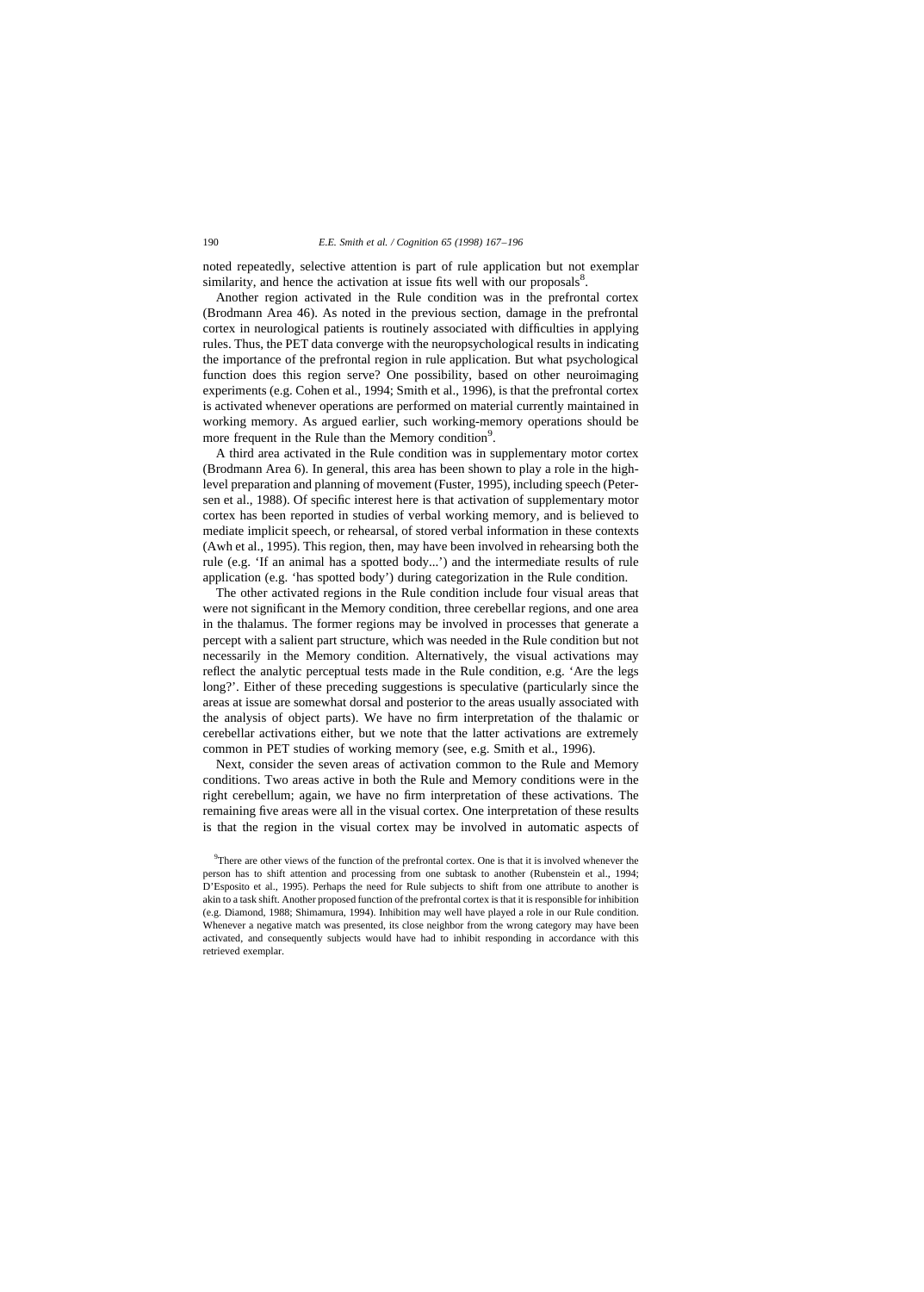exemplar retrieval, since this process is occasionally operative in the Rule condition, and of course is prevalent in the Memory condition. That is, the processing revealed may reflect the storage and retrieval of visual memories, namely, animal stimuli. This interpretation is bolstered by recent PET findings about the neural bases of visual imagery (Kosslyn et al., 1993): retrieving a visual image is a paradigmatic case of retrieving a visual memory, and visual-imagery tasks show activation in visual regions close to those activated here (though the imagery regions tend to be more medial).

A second possibility is that, given that these areas of activation were only *roughly* in the same locations for the Rule and Memory conditions, they might be the result of different kinds of processing in each condition. In the Memory condition, the occipital activation might have mediated retrieval of visual memories (as described in the previous paragraph) and perhaps subsequent computations performed on the retrieved representation (e.g. 'Is it sufficiently similar to the test object?'). However, in the Rule condition, the activation may be due to perceptual testing of rule-relevant stimulus features. A third possibility is that more perceptual processing was required in both the Memory and Rule tasks than in the Control condition, and that the occipital regions in question mediate some of this additional processing.

Finally, there are two areas active in the Memory condition only. Because these areas are in the cerebellum and the visual cortex—regions in which common Rule and Memory areas were also found—it is unlikely that the two areas reflect novel cognitive processes. More likely, they (particularly the area in visual cortex) further mediate uniquely Memory-oriented processes such as the retrieval of stored exemplars.

In summary, the most important PET results are:

- 1. There is a striking dissociation between the neural regions activated in the Rule and Memory conditions (of 23 significant areas, 14 are distinct to the Rule condition); and
- 2. The known functionality of the activated regions supports the hypotheses that only rule application involves selective attention and working memory, while visual-perceptual and/or visual-memory processes may be common to both procedures of interest.

The results are consistent with the view that rule-application and exemplar-similarity strategies are indeed qualitatively distinct.

## **5. Summary and other issues**

#### *5.1. Summary*

Studies with artificial categories provide evidence that rule application and exemplar similarity are qualitatively different categorization procedures (Allen and Brooks, 1991; Regehr and Brooks, 1993). The most straightforward piece of evidence is that subjects instructed to use a rule differ in predictable ways in their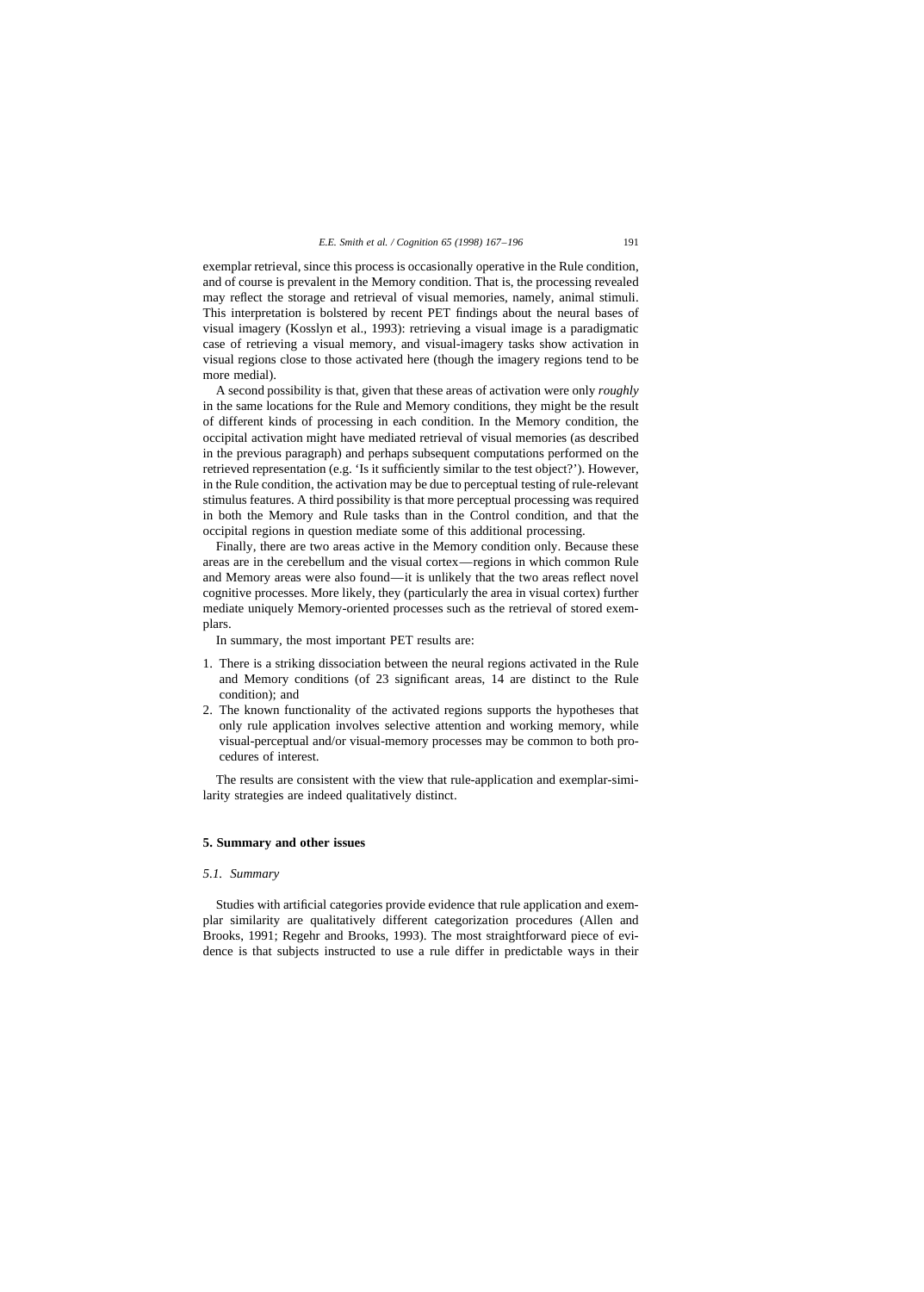dominant categorization of certain items from subjects instructed to rely on their memories. Other experiments with artificial categories provide further dissociations between conditions that foster rule use and conditions that foster reliance on memory; e.g. rule use is more affected by relative emphasis on speed (Smith and Kemler, 1984). The picture that emerges from all these studies is that, compared to exemplar similarity, rule application is a relatively slow and analytic process, presumably because it involves extensive use of selective attention and working memory.

The limitation of the above studies is that they are quite artificial, presenting highly analyzable materials while explicitly encouraging subjects to rely either on rules or memory. However, this limitation is not true of the experiments with natural categories. These studies showed, for example, that under some conditions categorization was likely based on similarity to stored items, whereas in other conditions categorization could not be based on similarity to stored exemplars and instead presumably depended on rule use (Smith and Sloman, 1994). These studies were limited by their lack of independent evidence for rule use. But the fact that the natural-category results converged so well with the data obtained with artificial categories bolsters the case for two distinct categorization procedures.

This pattern of converging results was strengthened by findings from neuropsychology and neuroimaging. The neuropsychological data suggested that selective brain damage can lead to the selective loss of either rule application of exemplar retrieval (Ullman et al., 1997). The neuroimaging experiment provided further evidence for qualitatively different categorization procedures. Not only were many of the areas activated during rule use distinct from those activated during memorybased categorization, but some of the Rule areas were independently known to be involved in selective attention and working memory, processes that characterize rule application but not exemplar similarity.

The overall package of results seems most parsimoniously explained by positing two distinct procedures that can operate independently of one another, perhaps in parallel. While attempts to handle this evidence by a unitary theory—e.g. it's all due to exemplar similarity—might have some success in dealing with the standard cognitive experiments, it is difficult to envision how a unitary approach can encompass the neurological data as well.

## *5.2. Other issues*

In addition to the distinction between rule application and exemplar similarity, there are numerous other suggested distinctions between categorization processes and representations. A few of these deserve brief mention.

We noted at the outset that in addition to the two categorization strategies on which we focused, there are at least two others that have a good deal of currency. These are prototype similarity and theory application. With regard to the former, to the extent that one construes a prototype to be the single best example of a category (in the tradition of Rosch, 1973), it may be difficult to distinguish a prototypesimilarity procedure from an exemplar-similarity one. Still, the neuropsychological results of Kolodny (1994) suggest that damage to the medial-temporal lobe impairs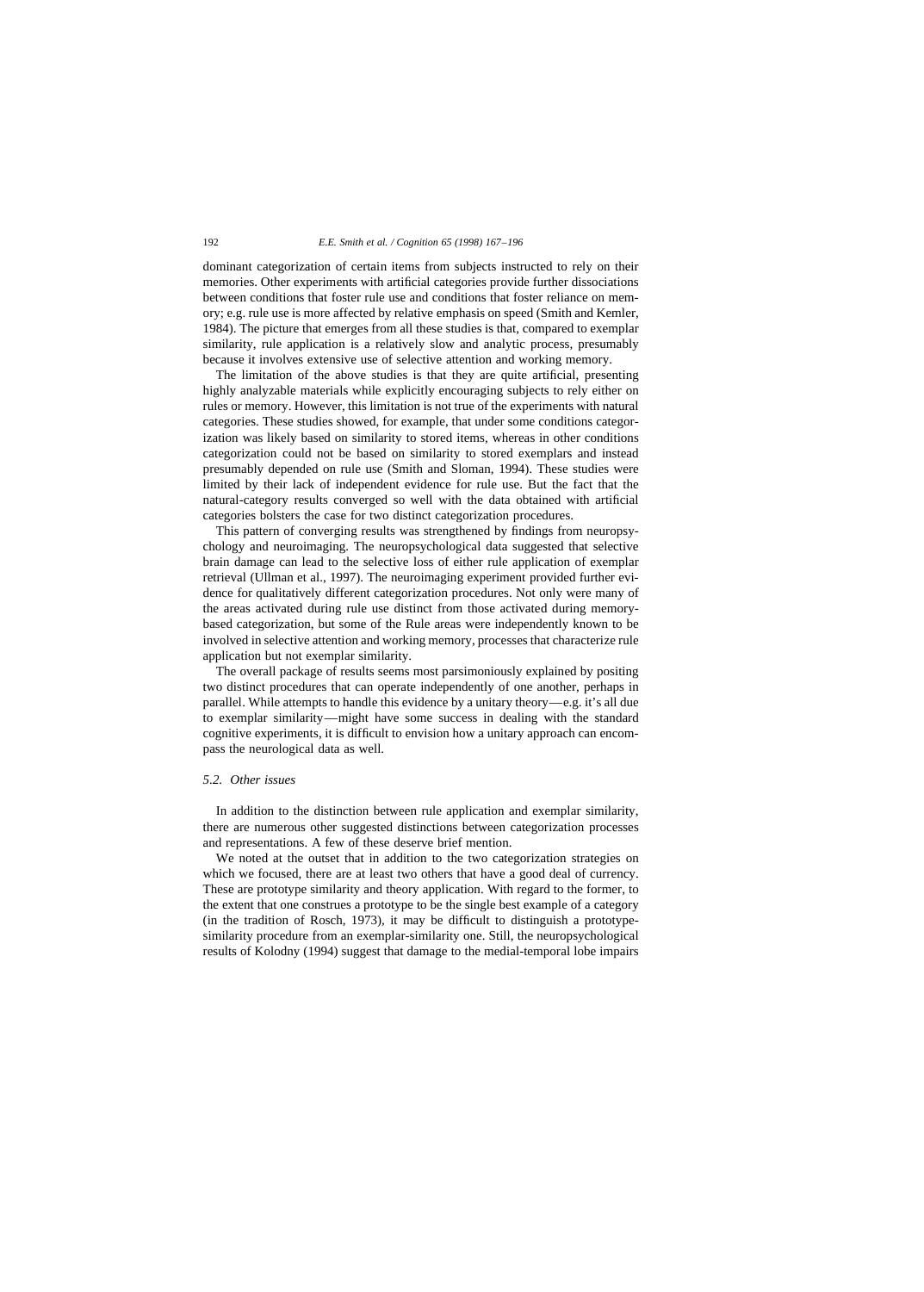performance on tasks based on exemplar similarity but not performance on tasks based on prototype similarity. This dissociation clearly supports the distinction between exemplar and prototype similarity, and Squire and Knowlton (1995) have produced a comparable dissociation. With regard to theory application, to the extent one construes it as zeroing-in on just the few core features of a concept and using only them for categorization, it may turn out to be indistinguishable from rule application. But if theory application is instead seen either as providing the best possible explanation of all available features of a test object (as in Rips, 1989), or as a kind of 'proof' of the test object's feature from the category's more abstract attributes (as in Ahn et al., 1992), then it too may turn out to be distinct from other categorization strategies.

While we have focused on the difference between specific categorization procedures, others have considered more abstract processing differences. One such difference is that between analytic and holistic processing. We noted earlier that rule application and exemplar similarity differ with respect to this processing attribute because only the former involves selective attention, but there may be more than selectivity to the analytic-holistic distinction in categorization (e.g. only in analytic processing may an object be decomposed into its parts; see Farah, 1990). Another abstract distinction is that between explicit and implicit categorizations. In the former case, categorization is based on information that is explicitly represented, whereas in the latter case it is based on nonconscious implicit knowledge. Neuropsychological studies have already shown a dissociation between those two kinds of categorization (e.g. Knowlton et al., 1992; Squire and Knowlton, 1995). This explicit-implicit distinction may be relevant in some contrasts of rule- and similaritybased categorization procedures, as a rule is generally assumed to be explicitly represented whereas a retrieved exemplar need not be. However, in some of the tasks we have reviewed, particularly those used in Allen and Brooks (1991) and our PET experiment, the retrieved exemplar may well have been explicitly represented (subjects could readily describe them verbally, for example).

Lastly, there are important categorization distinctions that pertain more directly to representations than processes. The best known of these distinctions come from neurological patients who have a category-specific deficit. Thus, a patient might have an inability to categorize animals while being relatively normal in the ability to categorize artifacts (e.g. Damasio, 1990; Warrington and Shallice, 1984). The dominant account of this dissociation is that animals tend to be represented mainly by perceptual attributes, whereas artifacts are represented as much by functional as perceptual attributes (e.g. Farah and McClelland, 1991). Although this perceptualfunctional distinction is intended at the level of representations (or concepts), it might imply a distinction at the level of categorization procedures as well. Different kinds of detectors might be needed to recognize perceptual vs. functional features, and different kinds of detectors might be the starting point for qualitatively different categorization procedures.

But this is getting far ahead of what we know. What we do seem to have evidence for is the claim that rule application and exemplar similarity are very different psychologically and neurologically.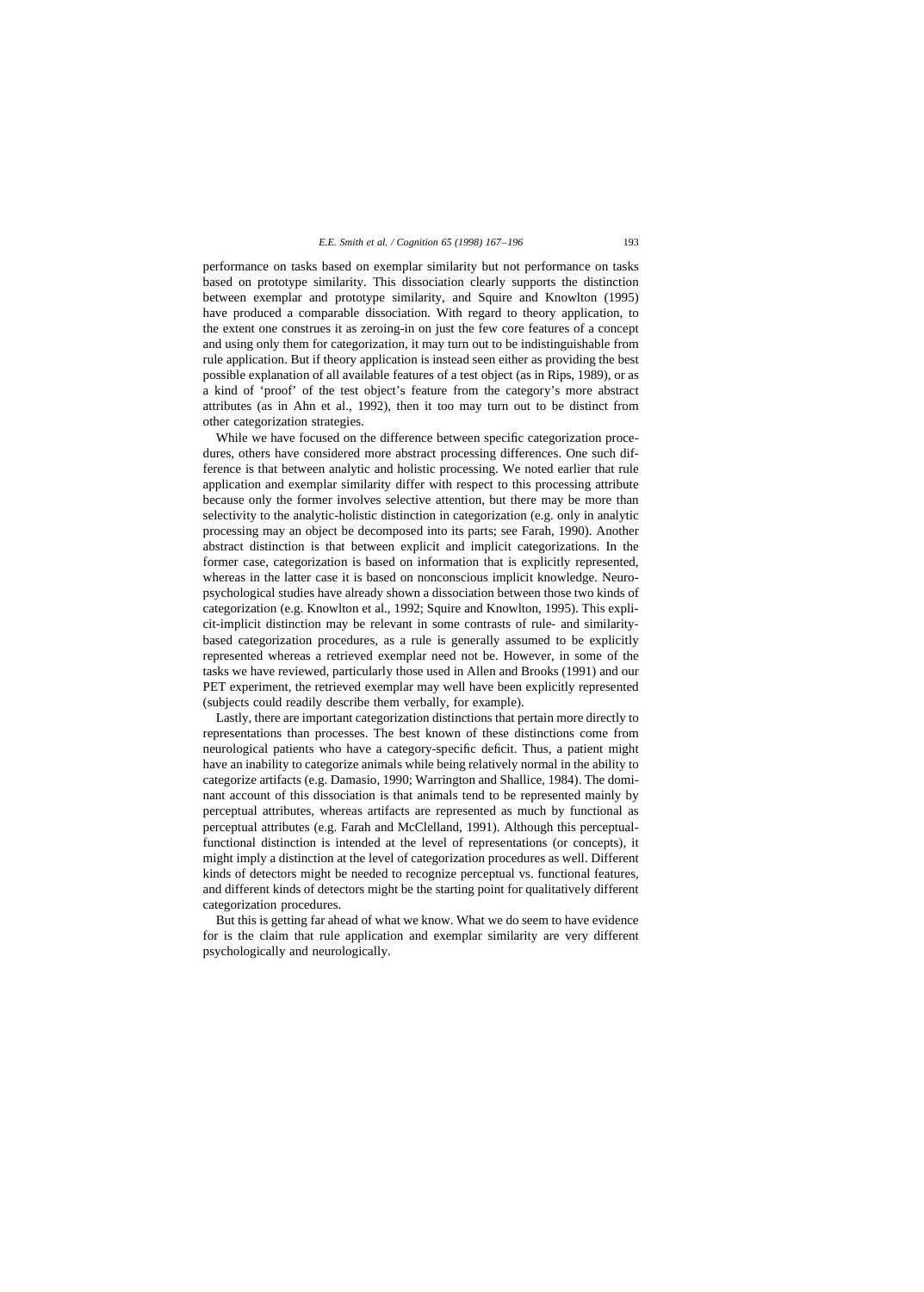#### **Acknowledgements**

Some of the research reported in this paper was supported in part by a grant from the Office of Naval Research and in part by a grant from the National Institute on Aging.

#### **References**

- Ahn, W., Brewer, W.F., Mooney, R.J., 1992. Schema acquisition from a single example. Journal of Experimental Psychology: Learning, Memory and Cognition 18, 391–412.
- Ahn, W., Medin, D.L., 1992. A two-stage model of category construction. Cognitive Science 16 (1), 81– 121.
- Allen, S.W., Brooks, L.R., 1991. Specializing the operation of an explicit rule. Journal of Experimental Psychology: General 120 (1), 3–19.
- Armstrong, S.L., Gleitman, L.R., Gleitman, H., 1983. What some concepts might not be. Cognition 13 (3), 263–308.
- Awh, E., Smith, E.E., Jonides, J., 1995. Human rehearsal processes and the frontal lobes: PET Evidence. In: Grafman, J., Holyoak, K.J., Boller, F. (Eds.), Structure and Functions of Human Prefrontal Cortex. New York, NY: The New York Academy of Sciences, Volume 769.
- Brooks, L.R., Norman, G.R., Allen, S.W., 1991. Role of specific similarity in a medical diagnostic task. Journal of Experimental Psychology: General 120 (3), 278–287.
- Bruner, J.S., Goodnow, J., Austin, G.A. (1956). A study of thinking, Wiley, New York, NY.
- Bushnell, M.C., Goldberg, M.E., Robinson, D.L., 1981. Behavioral evidence of visual response in monkey cerebral cortex. I. Modulation in posterior parietal cortex related to selective visual attention. Journal of Neurophysiology 46 (4), 755–772.
- Cohen, J.D., Forman, S.D., Braver, T.S., Casey, B.J., Servan-Schrieber, D., Noll, D.C., 1994. Activation of prefrontal cortex in a non-spatial working memory task with functional MRI. Human Brain Mapping 1, 293–304.
- Damasio, A.R., 1990. Category-related recognition defects as a clue to the neural substrates of knowledge. Trends in Neuroscience 13 (3), 95–98.
- D'Esposito, M., Detre, J., Alsop, D.C., Shin, R.K., Atlas, S., Grossman, M., 1995. The neural basis of the central executive system of working memory. Nature 378 (16), 279–281.
- Diamond, A., 1988. The development and neural bases of memory functions as indexed by the AB and delayed response tasks in human infants and infant monkeys. In: Diamond, A. (Ed.), The Development and Neural Bases of Higher Cognitive Functions, The New York Academy of Sciences, New York, NY.
- Estes, W.K., 1994. Classification and cognition, Oxford University Press, New York, NY.
- Farah, M.J., 1990. Visual agnosia: disorders of object recognition and what they tell us about normal vision, MIT Press, Cambridge, MA.
- Farah, M.J., McClelland, J.L., 1991. A computational model of semantic memory impairment: Modality specificity and emergent category specificity. Journal of Experimental Psychology: General 120 (4), 339–357.
- Fuster, J.M., 1995. Memory in the Cerebral Cortex, MIT Press Cambridge, MA.
- Hampton, J.A., 1995. Testing the prototype theory of concepts. Journal of Memory and Language 34 (5), 686–708.
- Hull, C.L., 1920. Quantitative aspects of the evolution of concepts, an experimental study. Princeton, NJ: Psychological review company.
- Jaeger, J.J., Lockwood, A.H., Kemmerer, D.L., Van Valin, R.D. Jr., Murphy, B.W., Khalak, H.G., 1996. A positron emission tomography study of regular and irregular verb morphology in English. Language 72 (3), 451–496.
- Kahneman, D., Miller, D.T., 1986. Norm theory: comparing reality to its alternatives. Psychological Review 93 (2), 136–153.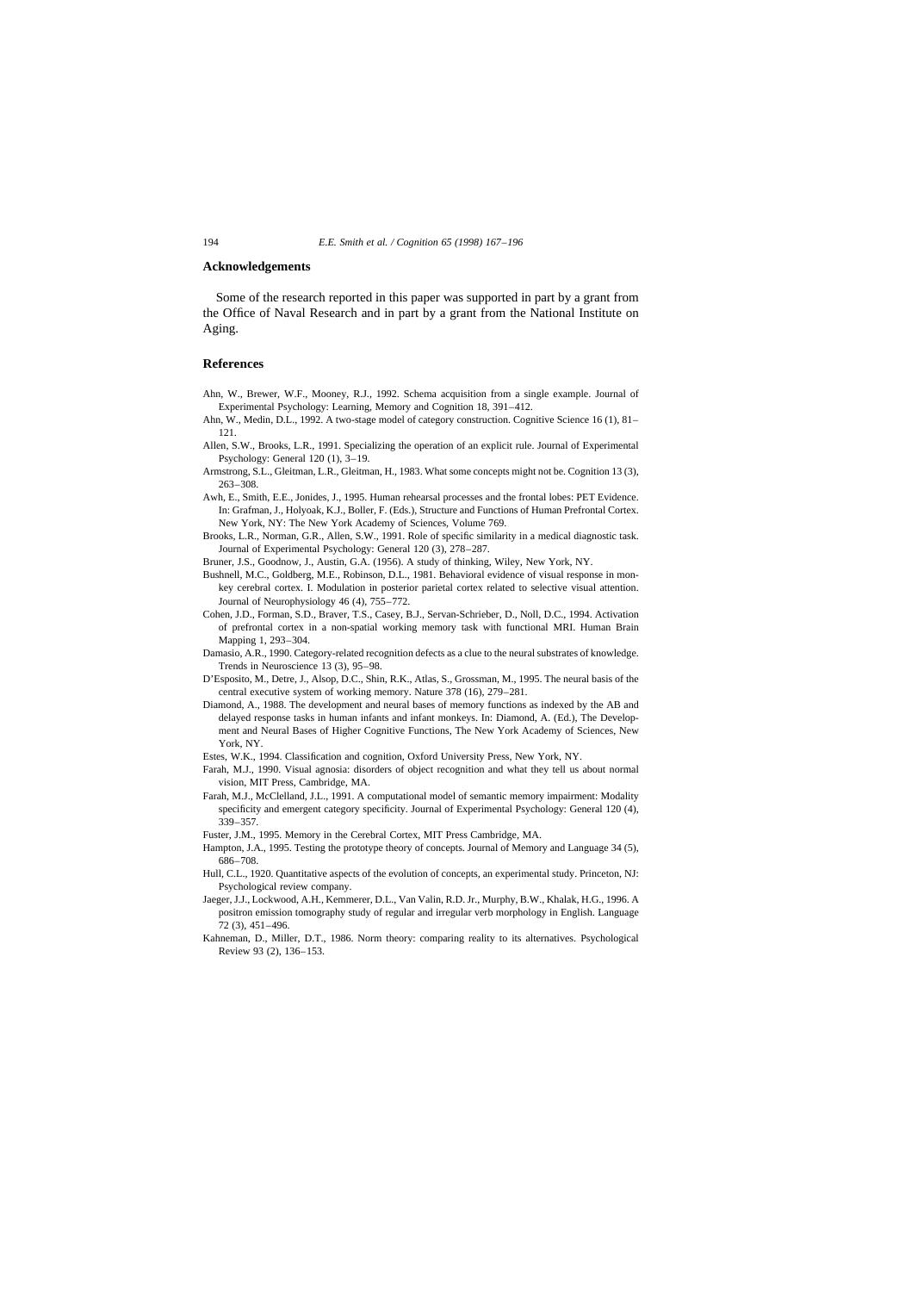- Keil, F.C., Batterman, N., 1984. A characteristic-to-defining shift in the development of word meaning. Journal of Verbal Learning and Verbal Behavior 23 (2), 221–236.
- Keil, F.C., 1989. Concepts, kinds, and cognitive development, MIT Press, Cambridge, MA.
- Kolodny, J.A., 1994. Memory processes in classification learning: An investigation of amnesic performance in categorization of dot patterns and artistic styles. Psychological Science 5 (3), 164–169.
- Kemler-Nelson, D., 1984. The effect of intention on what concepts are acquired. Journal of Verbal Learning and Verbal Behavior 23, 734–759.
- Knowlton, B.J., Ramus, S.J., Squire, L.R., 1992. Intact artificial grammar learning in amnesia: dissociation of classification learning and explicit memory for specific instances. Psychological Science 3, 172–179.
- Kosslyn, S.M., Alpert, N.M., Thompson, W.L., Maljkovic, V., Weise, S.B., Chabris, C.F., Hamilton, S.E., Raunch, S., Buonanno, F.S., 1993. Visual mental imagery activates topographically organized visual cortex: PET investigations. Journal of Cognitive Neuroscience 5 (3), 263–287.
- Kruschke, J.K., 1992. ALCOVE: an exemplar-based connectionist model of category learning. Psychological Review 99 (1), 22–44.
- Luria, A.R., 1969. Frontal lobe syndromes. In: Vinken, P.J., Bruyn, G.W. (Eds.), Handbook of Clinical Neuropsychology (Vol. 2), North Holland. Amsterdam, Holland.
- Milner, B., 1964. Some effects of frontal lobectomy in man. In: Warren, J.M., Akert, K. (Eds.), The frontal granular cortex and behavior, McGraw-Hill, New York, NY.
- Medin, D.L., Schaffer, M.M., 1978. Context theory of classification learning. Psychological Review 85 (3), 207–238.
- Medin, D.L., Wattenmaker, W.D., Hampson, S.E., 1987. Family resemblance, conceptual cohesiveness, and category construction. Cognitive Psychology 19 (2), 242–279.
- Murphy, G.L., Medin, D.L., 1985. The role of theories in conceptual coherence. Psychological Review 92 (3), 289–316.
- Nosofsky, R.M., 1986. Attention, similarity, and the identification-categorization relationship. Journal of Experimental Psychology: General 115 (1), 39–57.
- Nosofsky, R.M., 1992. Exemplars, prototypes, and similarity rules. In: Estes, W.K. (Ed.), From Learning Theory To Connectionist Theory: Essays in Honor of William K. Estes. Hillsdale, NJ: Lawrence Erlbaum.
- Nosofsky, R.M., Palmeri, T.J., McKinley, S.C., 1994. Rule-plus-exception model of classification learning. Psychological Review 101 (1), 53–79.
- Osherson, D., Smith, E.E., 1997. On typicality and vagueness. Cognition 64, 189–206.
- Petersen, S.E., Fox, P.T., Posner, M.I., Mintum, M., Raichle, M.E., 1988. Positron emission tomographic studies of the cortical anatomy of single-word processing. Nature 331, 585–589.
- Pinker, S., 1991. Rules of language. Science 253 (5019), 530–535.
- Posner, M.I., Petersen, S.E., Fox, P.T., Raichle, M.E., 1988. Localization of cognitive functions in the human brain. Science 240, 1627–1631.
- Regehr, G., Brooks, L.R., 1993. Perceptual manifestations of an analytic structure: the priority of holistic individuation. Journal of Experimental Psychology: General 122 (1), 92–114.
- Rips, L.J., 1989. Similarity, typicality, and categorization. In: Vosniadou, S., Ortony, A. (Eds.), Similarity and Analogical Reasoning, Cambridge University Press, Cambridge.
- Rosch, E., 1973. On the internal structure of perceptual and semantic categories. In: Moore, T.E. (Ed.), Cognitive development and the acquisition of language, Academic Press, New York, NY.
- Rubenstein, J., Evans, J.E., Meyer, D.E., 1994. Task switching in patients with prefrontal cortex damage. Paper presented at the annual meeting of the Cognitive Neuroscience Society, San Francisco, CA.
- Shanks, D.R., St. John, M.F., 1994. Characteristics of dissociable human learning systems. Behavioral and Brain Sciences 17, 367–447.
- Shiffrin, R.M., Schneider, W., 1977. Controlled and automatic human information processing: II. Perceptual learning, automatic attending and a general theory. Psychological Review 84 (2), 127– 190.
- Shimamura, A.P., 1994. Memory and frontal lobe function. In: Gazzaniga, M.S. (Ed.), The Cognitive Neurosciences, MIT Press, Cambridge, MA.